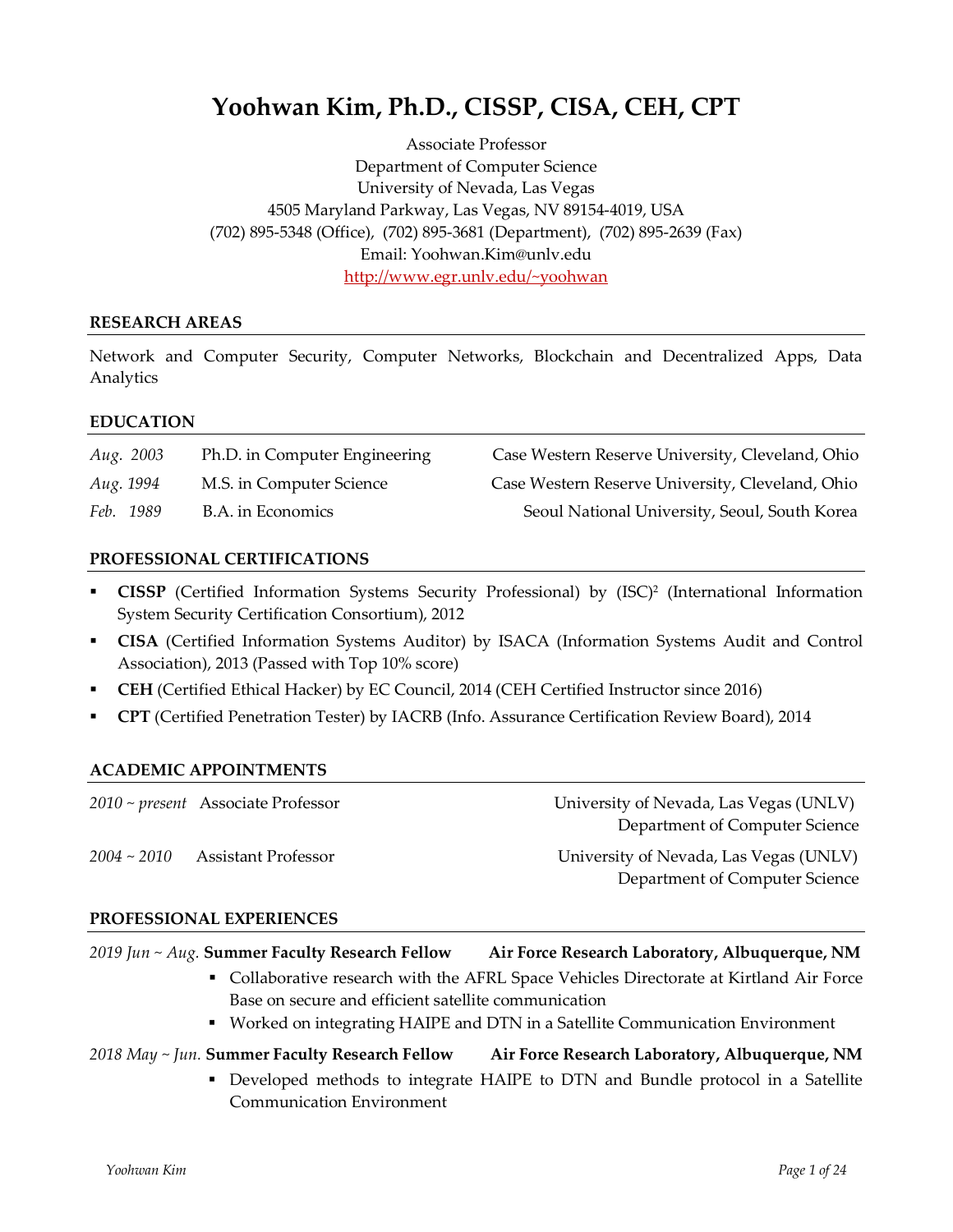#### *2017 May ~ Jul.* **Summer Faculty Research Fellow Air Force Research Laboratory, Albuquerque, NM**

§ Developed methods on improving the performance of HAIPE-Encrypted TCP Traffic in a Satellite Communication Environment

#### 2011 Jul. ~ Oct. Visiting Researcher **Oak Ridge National Laboratory, Oak Ridge, TN**

- Collaborative research at the CSIIR (Cyberspace Sciences and Information Intelligence Research) group on Information Security
- § Developed methods for insider threat analysis and malware analysis

### *1999 ~ 2001* **Co-founder and Vice-President Adnetware, Inc., Holmdel, NJ**

- § Developed a technology for multimedia advertising on the web, pioneering the new area of *interstitial* advertisement (Full-browser advertising during web page transitions)
- Raised investment fund (\$1.1M) and managed the development team
- Performed various marketing / sales / administration functions

## *1997 ~ 1999* **Member of Technical Staff Lucent Technologies / Bell Labs, Whippany, NJ** *Software Engineer Wireless Data Networking Laboratory*

- § Developed software for 3G Wireless System (CDMA 2000) Base Transmission Station, the OA&M features (Cellsite initialization, flash file system, hardware resource allocation, remote reset, audit) on VxWorks and pSOS RTOS over PPC860 boards
- Developed Unix k-shell and tcsh scripts, makefiles for software builds and designed OO software in IONA Orbix (CORBA servers), UML/ObjectTeam
- § Implemented various TCP/IP protocols, ACRNET bus data Link layer protocols, and proprietary protocol over Firewire (IEEE 1394). Configured ATM AAL2/AAL5 on FORE ATM switches. Worked with TDM bus protocol on Lucent Series II Cellsite

## *1994 ~ 1997* **Graduate Research Assistant Case Western Reserve Univ., Cleveland, OH**

- § Worked on Ph.D. dissertation in software design methodology, entitled "*Software architecture description language for agile manufacturing systems*"
- § Researched on real-time control software for an agile manufacturing system composed of four Adept robots, sensors, actuators, and conveyers with reusable software design patterns (Sponsored by Energizer Battery Company)
- Implemented the real-time distributed control system on Unix/VxWorks, integrating Solaris workstations, m68k SBCs on VMEbus, robots, and computer vision in C++ / V+

§ Processed massive financial data on IBM mainframe with TSO/SQL/NOMAD (4GL) and provided database reports to support managerial decision-making

- Developed an Early Warning System for a manufacturing company
- § Had an extensive training in CASE tools (3 weeks in St. Charles, IL, USA)

*1992 ~ 1994* **Database Programmer Cleveland Clinic Foundation, Cleveland, OH** ■ Developed a Client/Server financial information system on MS Windows/PC *1991* **MIS Consultant Andersen Consulting (***now* **Accenture), Seoul, Korea** ■ Provided IT consulting for corporate customers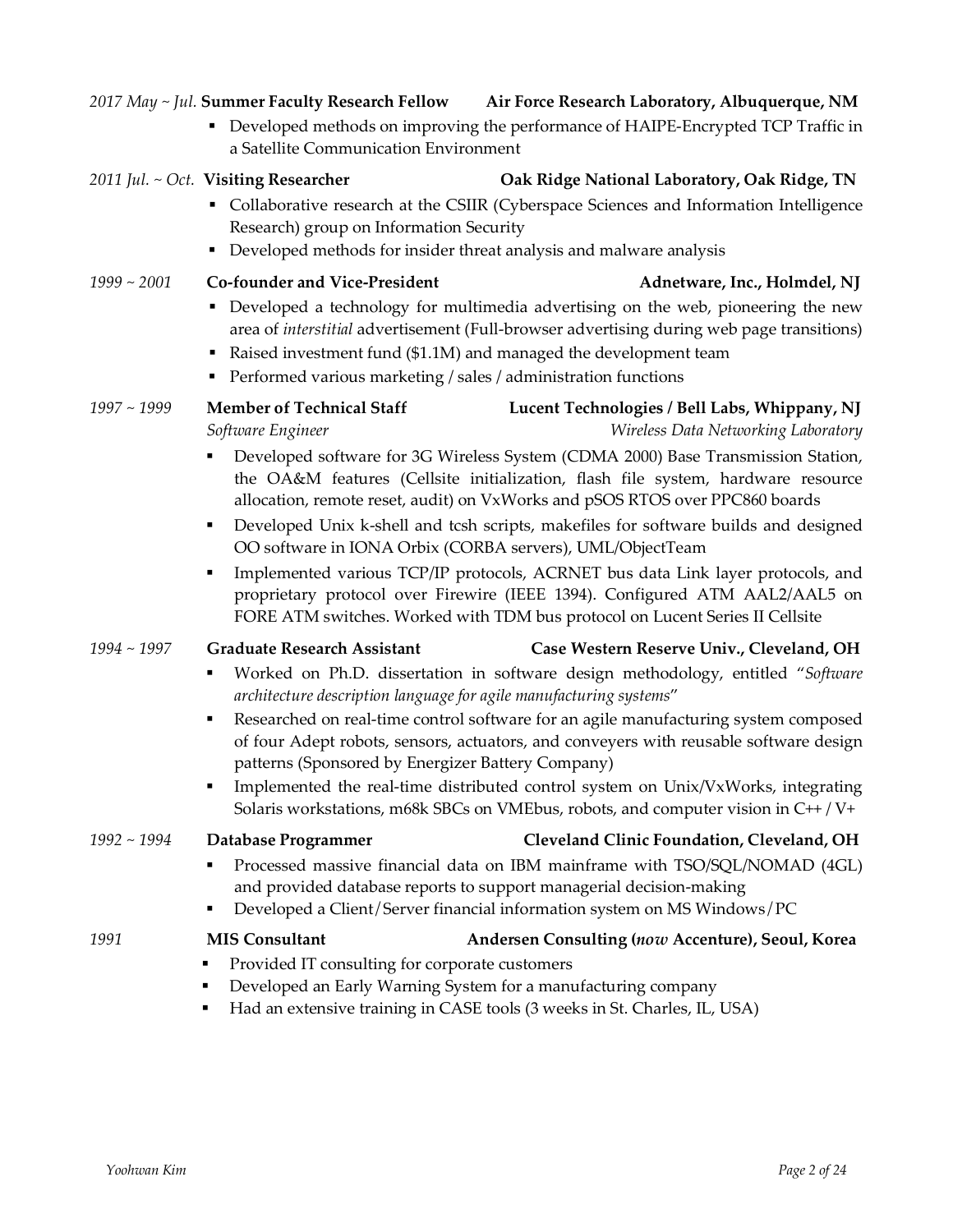#### **FUNDING RECORD**

- *1.* NSA GenCyber, "*GenCyber Summer Camp at University of Nevada Las Vegas*", Juyeon Jo and Yoohwan Kim, \$149,961 (Co-PI), Sep. 2021 – Aug. 2023
- 2. UNLV Troesh Center for Entrepreneurship and Innovation, "*Developing a secure communication scheme for emerging renewable energy systems*", 2021 Troesh Center Research Grants, \$5,000 (PI), Aug 1, 2021
- 3. Department of Energy / MSIPP, *"Application of Artificial Intelligence to Cybersecurity for Protecting National Critical Infrastructure"* Yoohwan Kim and Juyeon Jo, \$1,132,984 (PI), March 2021 – Feb. 1, 2026 (Part of 4-University consortium with University of Texas San Antonio, Savannah State University and North Carolina A&T State University with total budget of \$4,949,001)
- 4. UNLV Sports Research & Innovation Initiative Catalyst Grant, "*Developing a low-cost mobile TBI analysis system for sports safety*", Yoohwan Kim, \$49,699 (PI) and Juyeon Jo, Jan. 2021 – Dec. 2021
- 5. Mission Support and Test Services (MSTS), "*ICS-SCADA Security Workshop – Part I*", Yoohwan Kim, \$24,637 (PI), October 2020
- 6. UNLV Graduate College TTDGRA, *"Application of Telemedicine Technology to Advanced Patient Care",* Yoohwan Kim (PI), 3-year GA Support*,* Fall 2020 – Spring 2023
- *7.* NSA GenCyber, "*GenCyber Summer Camp at University of Nevada Las Vegas*", Juyeon Jo and Yoohwan Kim, \$99,995 (Co-PI), March 2020 – Feb. 2022
- *8.* NSA GenCyber, "*GenCyber Summer Camp for High School Students in Southern Nevada*", Juyeon Jo and Yoohwan Kim, \$97,650 (Co-PI), March 2019 – Feb. 2020
- 9. City Ledger, LLC., "*Blockchain Application Development for Hospitality Management System: Phase II*", Yoohwan Kim, \$44,000 (PI), Feb. 2019 – Aug. 2019
- 10. Blockchains, LLC., "*Support for UNLV Blockchain Day*", \$1,500, May 2019
- 11. Axel, "*Support for UNLV Blockchain Day*", \$1,000, May 2019
- 12. Air Force SBIR, Intelligent Fusion Technology, "*Integrating PEPs (Performance Enhancing Proxies) and Bundle Protocol with HAIPE (High Assurance Internet Protocol Encryptions) in a Satellite Communicate Environment*", Yoohwan Kim, \$20,000 (PI), Jan, 2019 – Sep. 2019
- 13. City Ledger, LLC., "*Blockchain Application Development for Hospitality Management System: Phase I*", Yoohwan Kim, \$62,720 (PI), Oct. 2018 – Jan. 2019
- *14.* NSA GenCyber, "*GenCyber Summer Camp: Cybersecurity Summer Camp for High School Students in Southern Nevada*", Juyeon Jo and Yoohwan Kim, \$99,991 (Co-PI), March 2018 – Feb. 2019
- 15. Nevada NSF EPSCoR, "*The Solar Energy-Water-Environment Nexus in Nevada*", Supplemental Fund, \$19,966 (Co-PI), June 2017
- 16. UNLV Travel Fund, UNLV, Yoohwan Kim, \$630 (PI), Dec. 2016
- 17. UNLV Graduate College TTDGRA, *" Detecting and Responding to Rogue Unmanned Aircraft Systems (UAS) on a Large Scale",* Yoohwan Kim (PI), 3-year GA Support*,* Fall 2017 – Spring 2020
- 18. Remote Sensing Laboratory/National Security Technologies, "*1SR (One Step Removed) Facility Protection Module, Part II*", Yoohwan Kim, \$20,868 (PI), Mar. 2016
- 19. Remote Sensing Laboratory/National Security Technologies, "*1SR (One Step Removed) Facility Protection Module, Part I*", Yoohwan Kim, \$19,210 (PI), Sep. 2015
- 20. Ministry of Science, ICT and Future Planning, Republic of Korea, "*Collaborative Research on Public Key Infrastructure*", Yoohwan Kim, \$10,000 (PI), Aug. 2015
- 21. UNLV Office of Sponsored Programs, "*Summer Institute*", Yoohwan Kim, \$5,000 (PI), May 2015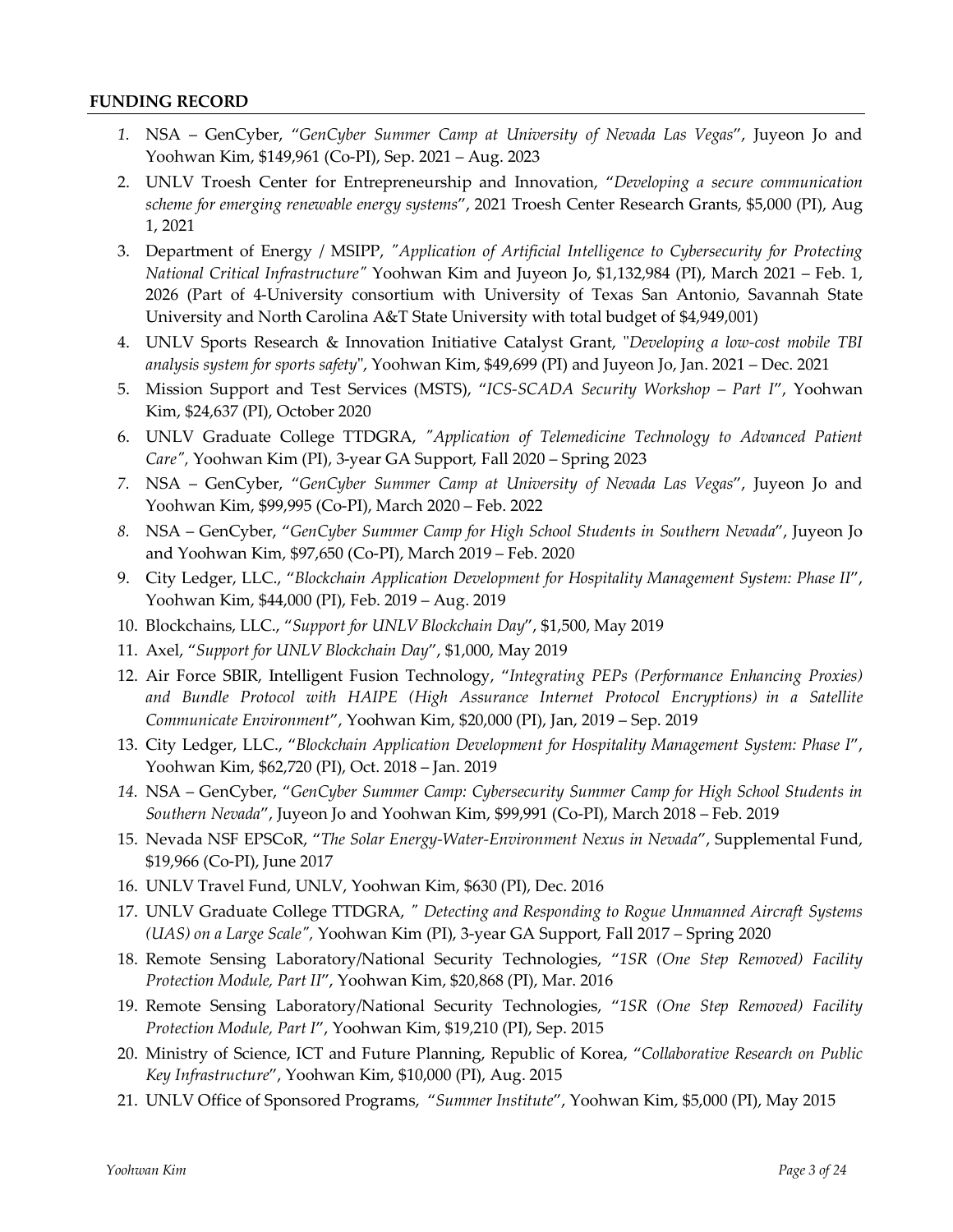- 22. Nevada NASA Space Grant, "*Developing Small UAS Traffic Management (sUTM) System*", Juyeon Jo, et al, \$73,016 (Co-PI), Mar. 2015
- 23. Naval Air Warfare Center Aircraft Division, "*Unmanned Aerial Vehicle (UAV) Research in Support of Counter Poaching Efforts as a Deterrent to Combatting Illicit Trafficking*", Mohamed Trabia, et al, \$1,263,041 (Co-PI), Jul. 2014
- 24. UNLV Faculty Opportunity Award, "A *Privacy Protection Scheme from Unmanned Aerial Systems (UAS)*", Yoohwan Kim, \$20,000 (PI), Jul. 2014
- 25. UNLV Travel Fund, UNLV, Yoohwan Kim, \$750 (PI), May 2014
- 26. UNLV Travel Fund, UNLV, Yoohwan Kim, \$1,000 (PI), Oct. 2013
- 27. Remote Sensing Laboratory/National Security Technologies, "*Power Automation System (PAS) Vulnerability Assessment in Smart Grid, Part II*", Yoohwan Kim, \$52,493 (PI), Sep. 2013
- 28. NSF/Intel CPS Cybersecurity, "*CPS Idea Lab Workshop*", Yoohwan Kim, \$1,752 (PI), Aug. 2013
- 29. UNLV Faculty Opportunity Award, "*Revolutionizing the Authentication Paradigm with an Indirect User ID Mechanism*", Yoohwan Kim, \$24,480 (PI), Jul. 2013
- 30. NCIIA, "*Las Vegas Lean Startup*", Hans Rawhouser, et al, \$21,988 (Co-PI), Feb. 2013
- 31. National Security Agency, "*Information Assurance Scholarship Program at UNLV*", Juyeon Jo, et al, \$32,361 (Co-PI), Oct. 2012
- 32. Remote Sensing Laboratory/National Security Technologies "*Power Automation System (PAS) Vulnerability Assessment in Smart Grid, Part I*", Yoohwan Kim, \$48,000 (PI), Sep. 2012
- 33. Remote Sensing Laboratory/National Security Technologies "*New Hybrid TDMA/CSMA Wireless Mesh Networks (WMN) for Secure Smart Grid Communication*", Yoohwan Kim, \$46,800 (PI), Sep. 2011
- 34. Oak Ridge National Laboratory/UT-Battelle, "*Cyber Resiliency Project Support*", Yoohwan Kim, \$59,244 (PI), June 2011
- 35. Nevada NSF-EPSCoR, Cyberinfrastructure training program, "*Securing the cloud*", Yoohwan Kim, \$2,713 (PI), Feb. 2011
- 36. INTEROP 2009, "Full registration fee support", Yoohwan Kim, \$2,000 (PI), May 2009
- 37. Xilinx Inc., Equipment donation program, "*Utilizing FPGA development environment in class*", Yoohwan Kim, \$7,502 (PI), July 2008
- 38. US Air Force / General Dynamics, *"A Hierarchical Communication Architecture for Secure non-LOS Communication in a UAV Fleet without GPS Links"*, Yoohwan Kim, \$37,781 (PI), July 2007
- 39. US Air Force / General Dynamics, *"Development of High Performance, Low Energy Consumption Reconfigurable Computing Platform and Software Architecture for Cooperative UAVs"*, Yoohwan Kim, et al, \$55,253 (PI), July 2007
- 40. Japan Patent Office, "*Collaborative research in Computer Security and Privacy*", Yoohwan Kim, \$10,000 (PI), June 2007
- 41. UNLV Travel Fund, UNLV, Yoohwan Kim, \$1,000 (PI), June 2007
- 42. UNLV Research Infrastructure Award Program (RIAP), "*Infrastructure Dev. for Research on SoC and Multi-Core Systems*", Mei Yang, et al, \$68,816.48 (Co-PI), Feb. 2007
- 43. UNLV Travel Fund, UNLV, Yoohwan Kim, \$1,000 (PI), Aug. 2006
- 44. UNLV New Investigator Award (NIA), "*Attack Traceback in Internet Distributed Denial-of-Service attack*", Yoohwan Kim, \$8,800 (PI), Jan. 2005
- 45. Microsoft Research, Microsoft Trustworthy Computing Curriculum, "*Introducing Trustworthy Computing to CS and CE curriculum at UNLV*", Yoohwan Kim, et al, \$50,000 (PI), Dec. 2004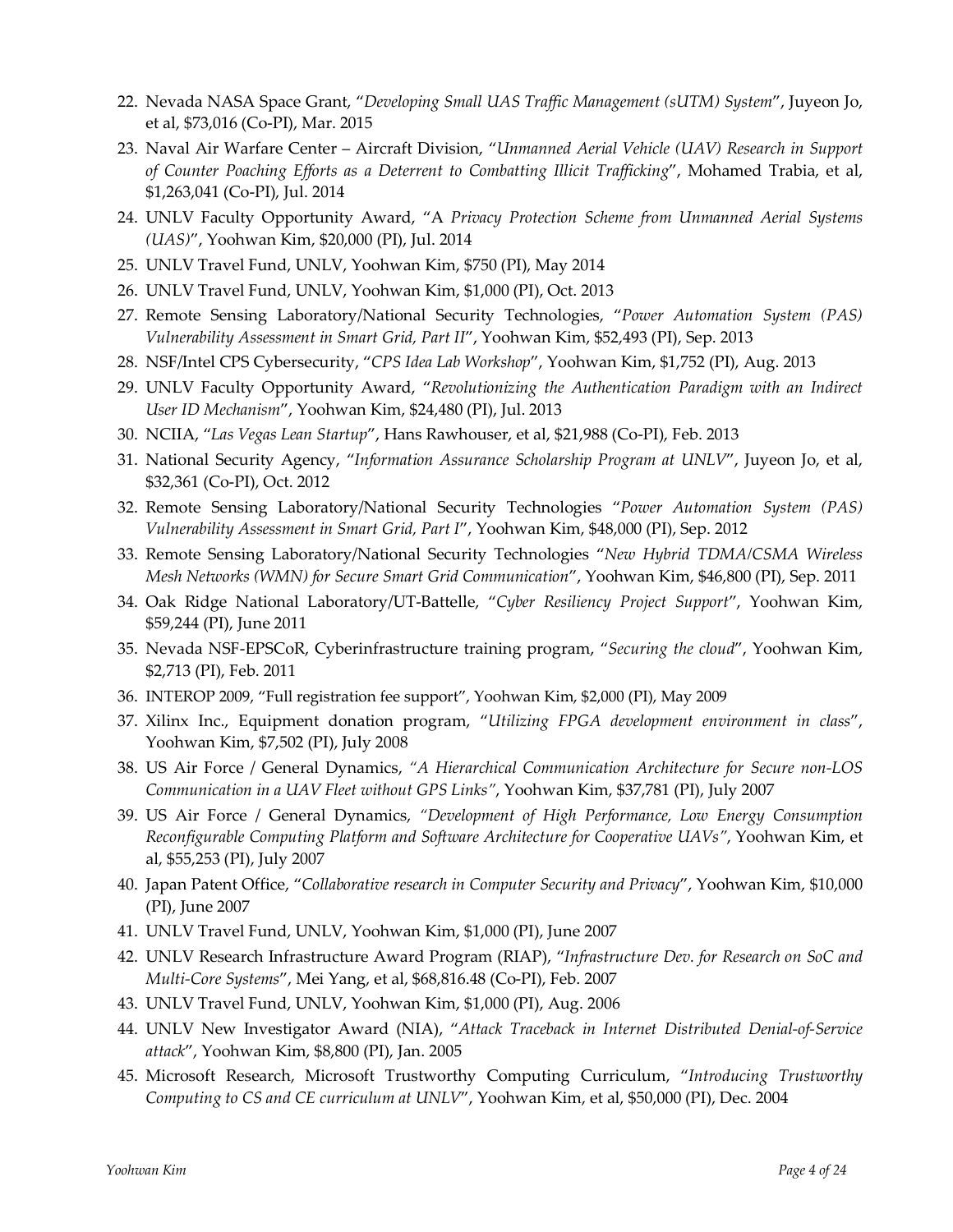#### **CITATIONS SUMMARY ON GOOGLE SCHOLAR**

- All citations: 2427
- § H-index: 24

### **PUBLICATIONS**

#### *Journal Papers*

- 1. Phillipe Austria and Yoohwan Kim, "*An ID-Based Encryption Scheme on the Inter Planetary File System (IPFS)*", IEEE Access, *submitted and under review*
- 2. Do Lee and Yoohwan Kim, "*Impact of Covid-19 on Cybersecurity and Cybercrimes*", Computers and Security, *submitted and under review*
- 3. Alex Hoffman, Phillipe Austria, Chol Park, Yoohwan Kim, "*Bountychain: Toward Decentralizing a Bug Bounty Program with Blockchain and IPFS*", International Journal of Networked and Distributed Computing (IJNDC), accepted and published online on June 14, 2021
- 4. Tejaswini Goli and Yoohwan Kim, "*A Survey on Securing IoT Ecosystems and Adaptive Network Vision*", International Journal of Networked and Distributed Computing (IJNDC), accepted and published online on June 29, 2021
- 5. Lee S, Walker R, Kim Y, Lee H, "*Measurement of Human Walking Movements by Using a Mobile Health App: Motion Sensor Data Analysis*", Journal of Medical Internet Research (JMIR), 2021 Vol. 9, Issue 3
- 6. Lee, S., Kim, Y., Kim, J., Song, C., "*A Design of MAC Model Based on the Separation of Duties and Data Coloring: DSDC-MAC*", Journal of Computer Science, 16(1), 72-91, Science Publications, 2020
- 7. Sungchul Lee, Juyeon Jo, Yoohwan Kim, "*Hadoop Performance Analysis Model with Deep Data Locality*", Information, 2019, *10*, 222
- 8. Yoohwan Kim and Juyeon Jo, "*Dynamically Adjusting the Mining Capacity in Cryptocurrency with Binary Blockchain*", International Journal of Networked and Distributed Computing, Vol. 6, Issue 1, pp. 43 - 52, Jan. 2018
- *9.* Yoohwan Kim, Juyeon Jo and Sungchul Lee, "*ADS-B Vulnerabilities and a Security Solution with a Timestamp*", IEEE Aerospace and Electronics Systems Magazine, Vol. 32, Issue 11, pp. 52 – 61, November 2017
- 10. Chee-Yang Song, Yoohwan-Kim, "*A Software Modeling Method for Integrating Functional and Security Design*", Journal of Knowledge Information Technology and Systems (JKITS), Vol. 12, No. 1, pp. 131-155, Feb. 2017
- 11. Sungchul Lee, Ju-Yeon Jo, and Yoohwan Kim, "*Authentication System for Stateless RESTful Web Service*", Journal of Computational Methods in Sciences and Engineering, vol. 17, no. S1, pp. S21- S34, 2017
- 12. Sungchul Lee, Eunmin Hwang, Juyeon Jo, and Yoohwan Kim, "*Big Data Analysis with Hadoop on Personalized Incentive Model with Statistical Hotel Customer*", ACIS International Journal of Software Innovation (IJSI), Vol. 4, No. 3, July 2016
- 13. Sungchul Lee, Ju-Yeon Jo, and Yoohwan Kim, "*Restful Web Service and Web-Based Data Visualization for Environmental Monitoring*", International Journal of Software Innovation (IJSI), Vol. 3, No. 1, pp. 75-94, January 2015
- 14. Sungchul Lee, Ju-Yeon Jo, and Yoohwan Kim, "*Environmental Sensor Monitoring with Secure RESTful Web Service*", Int'l Journal of Services Computing, Vol. 2, No. 3, pp. 30 – 42, July 2014
- 15. Jungeun Kim and Yoohwan Kim, "*A Secure on-line credit card transaction method: NNCC*", Journal of Computing Science and Engineering, by KIISE, Mar., 2011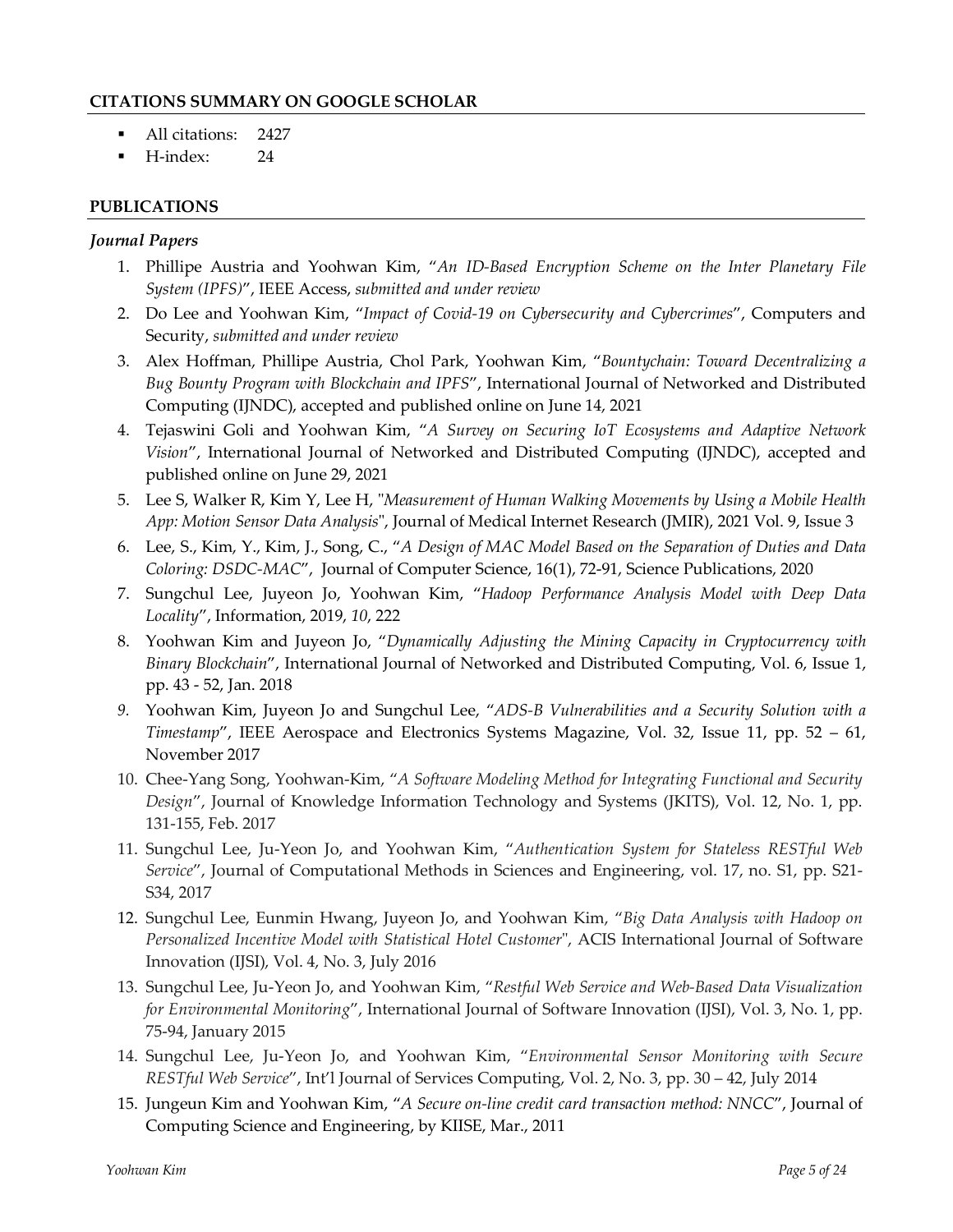- 16. Yan Jin, Ling Wang, Ju-Yeon Jo, Yoohwan Kim, Mei Yang, and Yingtao Jiang, "*EECCR: an Energy Efficient m-Coverage and n-Connectivity Routing Algorithm under Border Effects in Heterogeneous Sensor Networks*", IEEE Transactions on Vehicular Technology, vol. 58, issues 3, pp. 1429-1442, March 2009
- 17. Yan Jin, Ju-Yeon Jo, and Yoohwan Kim, "*Energy-Efficient Multi-Hop Communication Scheme In Clustered Sensor Networks*", International Journal of Innovative Computing, Information and Control, vol. 4, no. 7, pp.1741-1749, July 2008
- 18. Yan Jin, Ju-Yeon Jo, Ling Wang, Yoohwan Kim, and Xiaozong Yang, "*ECCRA: An energy-efficient coverage and connectivity preserving routing algorithm under border effects in wireless sensor networks*", Computer Communications (Elsevier), vol. 31, issue 10, pp. 2398-2407, June 2008
- 19. Yan Jin, Ling Wang, Yoohwan Kim, and Xiaozong Yang, "*Energy Efficient Non-Uniform Clustering Division Scheme in Wireless Sensor Networks*", Wireless Personal Communications (Springer), vol. 45, no.1, pp. 31-43, April. 2008
- 20. Yan Jin, Ling Wang, Yoohwan Kim, and Xiaozong Yang, "*EEMC: An energy-efficient multi-level clustering algorithm for large-scale wireless sensor networks*", Computer Networks (Elsevier), vol. 52, issue 3, pp. 542-562, Feb. 2008
- 21. Yoohwan Kim, Ju-Yeon Jo, and Kyunghee Kim Suh, "*Baseline Profile Stability for Network Anomaly Detection*", International Journal of Network Security (IJNS), vol. 6, no. 1, 2008, pp. 60-66, Jan. 2008
- 22. Yan Jin, Ling Wang, Yoohwan Kim and Xiaozong Yang, "*Connectivity and lifetime of data aggregation tree in unreliable sensor node*", The Mediterranean Journal of Electronics and Communications (MJEC), Vol. 3, No. 1, pp. 23-30, 2007
- 23. Yan Jin, Ling Wang, Yoohwan Kim, and Xiaozong Yang, "*Optimal Task-Specific Clustering Scheme in Unreliable Wireless Sensor Networks*", IJCSNS International Journal of Computer Science and Network Security Computing, vol. 6, no. 7B, pp. 30-36, July, 2006
- 24. Yoohwan Kim, Wing Cheong Lau, Mooi Choo Chuah and H. Jonathan Chao, "*A Statistics-Based Packet Filtering Scheme against Distributed Denial-of-Service Attacks*", IEEE Transaction on Dependable and Secure Computing, vol. 3, issue 2, pp. 141-155, Apr-Jun, 2006
- 25. Yan Jin, Ling Wang, Yoohwan Kim, and Xiaozong Yang, "*Optimal Clustering Scheme Based On Minimal Cost In Unreliable Wireless Sensor Networks*", The Mediterranean Journal of Computers and Networks, vol. 2, no. 2, pp. 90-99, April, 2006
- 26. Yoohwan Kim, Ju-Yeon Jo, Frank Merat, Mei Yang, and Yingtao Jiang, "*Mitigating Distributed Denial-of-Service Attack with deterministic Bit Marking*", International Journal of Information Technology, Vol. 11, No. 2, 2005, pp. 62-82
- 27. Jinhua Zhao, Ling Wang, Yoohwan Kim, Yingtao Jiang, and Xiaozong Yang, "*Secure Dynamic Gateway to Internet Connectivity for Ad-hoc Network*", Int'l Journal of Information Technology, Vol. 11, No. 2, 2005, pp. 136-152
- 28. L. Zhang, R. Raut, Yingtao Jiang, U. Kleine, and Y. Kim, "*Macro-Cell Placement for Analog Physical Designs Using a Hybrid Genetic Algorithm with Simulated Annealing*," International Journal of Integrated Computer-Aided Engineering, vol. 12, no. 4, pp. 379-396, Dec. 2005
- 29. L. Zhang, R. Raut, Yingtao Jiang, U. Kleine, and Y. Kim, "*A Hybrid Evolutionary Analogue Module Placement Algorithm for Integrated Circuit Layout Designs*," International Journal of Circuit Theory and Applications, vol. 33, no. 6, pp. 487-501, Nov. 2005
- 30. Wyatt Newman, Andy Podgurski, Roger Quinn, Frank Merat, Michael S. Branicky, Nick A. Barendt, Greg C. Causey, Erin L. Haaser, Yoohwan Kim, Jayendran Swaminathan and Virgilio B. Velasco "*Design Lessons for Building Agile Manufacturing Systems*", IEEE Transactions on Robotics and Automation, Vol. 16, No. 3, June 2000, pp 228-238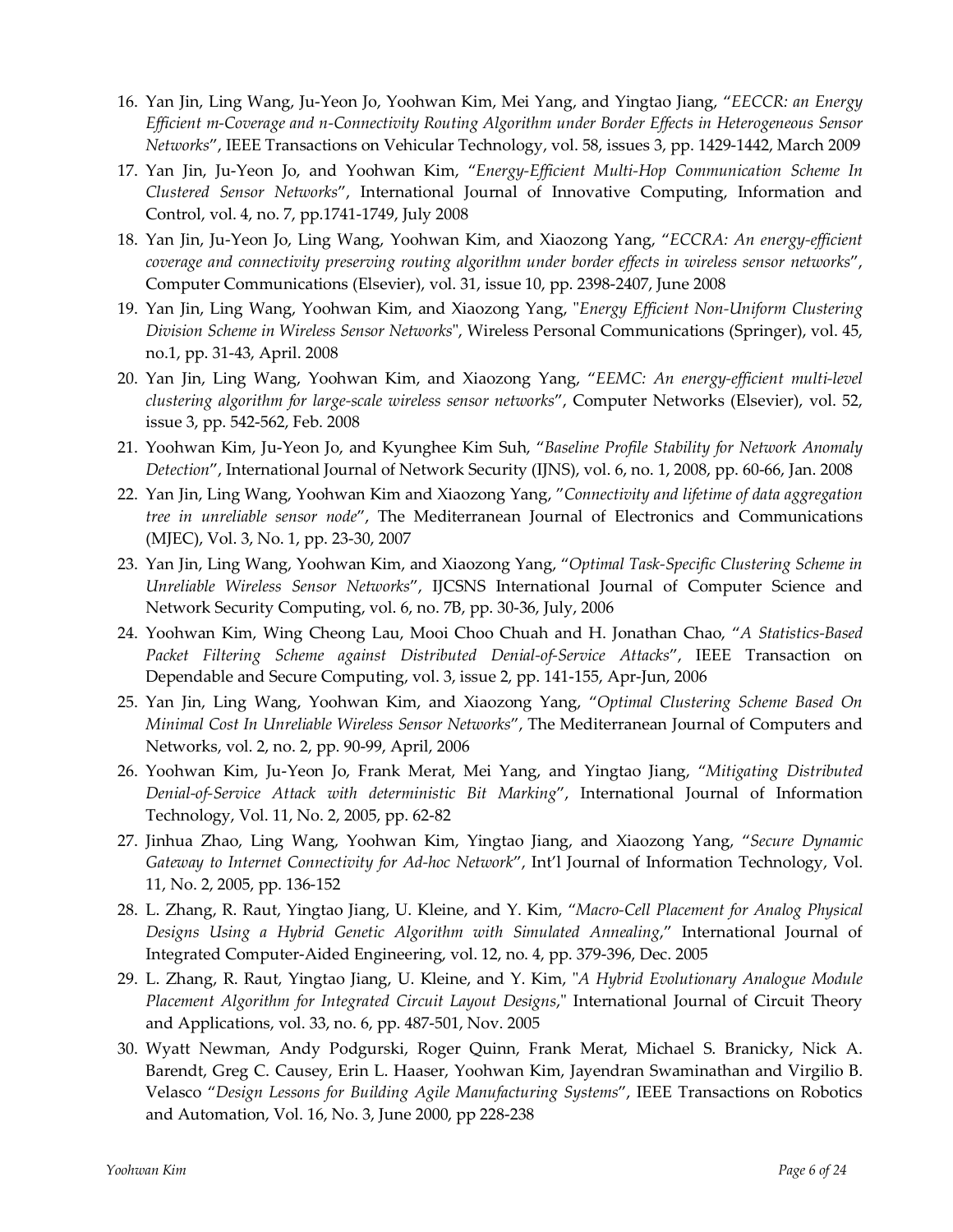31. Roger Quinn, Greg Causey, Frank Merat, David Sargent, Nicholas Barendt, Wyatt Newman, Virgilio Velasco, Andy Podgurski, Ju-Yeon Jo, Leon Sterling and Yoohwan Kim, "*An Agile Manufacturing Workcell Design*", IIE (Institute of Industrial Engineers) Transactions, Vol. 29, no. 10, Oct. 1997

#### *Conference Papers*

- 1. Phillipe Austria, Chol Park, Alex Hoffman and Yoohwan Kim, "*Performance and Cost Analysis of Sia, a Blockchain-Based Storage Platform*", The 6th IEEE/ACIS International Semi-Virtual Conference on Big Data, Cloud Computing, and Data Science Engineering (BCD 2021), *submitted*
- 2. B. Cisneros, J. Ye, C. H. Park and Y. Kim, "*CoviReader: Using IOTA and QR Code Technology to Control Epidemic Diseases across the US*", 2021 IEEE 11th Annual Computing and Communication Workshop and Conference (CCWC), 2021, pp. 0610-0618 **(***Best paper award in Cloud Systems***)**
- 3. D. Alvarez and Y. Kim, "*Survey of the Development of Quantum Cryptography and Its Applications*," 2021 IEEE 11th Annual Computing and Communication Workshop and Conference (CCWC), 2021, pp. 1074-1080 **(***Best paper award in Information Theory***)**
- 4. X. Liang and Y. Kim, "*A Survey on Security Attacks and Solutions in the IoT Network*," 2021 IEEE 11th Annual Computing and Communication Workshop and Conference (CCWC), 2021, pp. 0853-0859
- 5. C. H. Park, Y. Kim and J. -Y. Jo, "*A Secure Communication Method for CANBus*," 2021 IEEE 11th Annual Computing and Communication Workshop and Conference (CCWC), 2021, pp. 0773-0778
- 6. D. Anniappa and Y. Kim, "*Security and Privacy Issues with Virtual Private Voice Assistants*," 2021 IEEE 11th Annual Computing and Communication Workshop and Conference (CCWC), 2021, pp. 0702- 0708
- 7. K. Goravanchi, J. -Y. Jo and Y. Kim, "*A Divide and Conquer method with Semi-Global Failover for Software Defined Networks*," 2021 IEEE 11th Annual Computing and Communication Workshop and Conference (CCWC), 2021, pp. 1388-1397
- 8. J. Kim, Y. Kim, J. Jo and J. Kim, "*Proportional Fair Secondary Receiver Selection Algorithm for Fullduplex WLAN*," 2020 International Conference on Information and Communication Technology Convergence (ICTC), 2020, pp. 317-319
- 9. Vinay Calastry, Yoohwan Kim, Juyeon Jo, "*Secure IoT Data Management In A Private Ethereum Blockchain*", 44th IEEE Computer Society Signature Conference on Computers, Software, and Applications (COMPSAC), July 2020
- 10. Russell Harkanson, Carter Chiu, Yoohwan Kim, Ju-Yeon Jo, "*A Framework for Decentralized Private Random State Generation and Maintenance for Multiplayer Gaming over Blockchain*", IEEE Computer Society Signature Conference on Computers, Software, and Applications (COMPSAC), July 2020
- 11. A. Hoffman, E. Becerril-Blas, K. Moreno and Y. Kim, "*Decentralized Security Bounty Management on Blockchain and IPFS*," 2020 10th Annual Computing and Communication Workshop and Conference (CCWC), Las Vegas, NV, USA, 2020, pp. 0241-0247 **(***Best paper award***)**
- 12. Fonseca Cacho, J. R., Dahal, B., & Kim, Y., "*Decentralized Marketplace using Blockchain, Cryptocurrency, and Swarm Technology*", 4th International Conference on Computer, Communication and Computational Sciences (IC4S2019), 2019
- 13. Q. Zhao, X. Tian, G. Chen, R. Harkanson, Y. Kim and K. Pham, "*Understanding the Effects of TCP Tunneling on Approaching High Performance HAIPE-Encrypted Satellite Communication Systems*," 2019 IEEE Military Communications Conference (MILCOM), Norfolk, VA, USA, 2019, pp. 1-6
- 14. C. H. Park, I. Mejia Barlongo and Y. Kim, "*A Market Place Solution for Energy Transaction on Ethereum Blockchain*," 2019 IEEE 10th Annual Information Technology, Electronics and Mobile Communication Conference (IEMCON), Vancouver, BC, Canada, 2019, pp. 1-5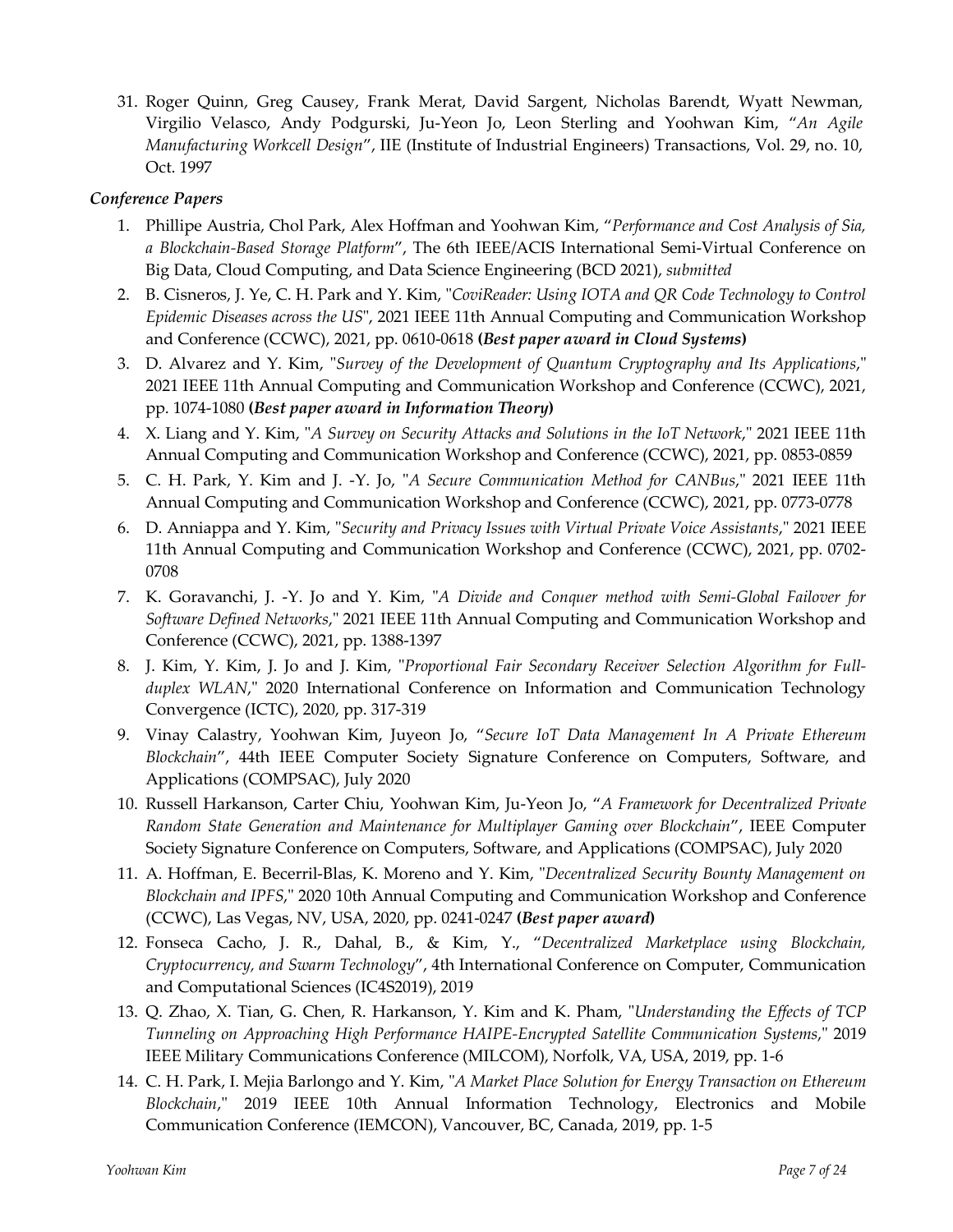- 15. Zachary Laney and Yoohwan Kim, "*Private Group Communication in Blockchain Based on Diffie-Hellman Key Exchange*", 1st International Workshop on Advances in Artificial Intelligence for Blockchain (AiChain), July 2019
- 16. Sungchul Lee, Juyeon Jo, Yoohwan Kim,, "*Hadoop Performance Analysis Model with Deep Data*  Locality", 4<sup>th</sup> International Conference on Big Data, Cloud Computing and data Science Engineering (BCD 2019), May 2019
- 17. Tralyn Le, Yoohwan Kim, and Ju-Yeon Jo, "*Implementation of a Blockchain-Based Event Reselling Systems*", 6th International Conference on Computational Science/Intelligence & Applied Informatics (CSII 2019), May 2019
- 18. Russell Harkanson, Yoohwan Kim, Juyeon Jo, and Khanh Pham, "*Effect of TCP Transfer Buffers and Congestion Avoidance Algorithms on the End-to-End Throughput to TCP-over-TCP Tunnels*", 16th International Conference on Information Technology-New Generations (ITNG 2019), pp. 401-408
- 19. Marc Dinh, Brendan Morris, and Yoohwan Kim, "*UAS-based Object Tracking via Deep learning*", 2019 IEEE 9<sup>th</sup> Annual Computing and Communication Workshop and Conference (CCWC), pp. 217-275
- 20. Binay Dahal and Yoohwan Kim, "*AutoEncoded Domains with Mean Activation for DGA Botnet*  Detection", 2019 IEEE 12<sup>th</sup> Int'l Conference on Global Security, Safety and Sustainability (ICGS3)
- 21. Sungchul Lee, Juyeon Jo, Yoohwan Kim,, "*Key based Deep Data Locality on Hadoop*", 2018 IEEE International Conference on Big Data (Big Data), Dec. 2018, pp. 3889-3898
- 22. Zhaoxuan Gong, Wei Guo, Jia Guo, Zhenyu Zhu, Yoohwan Kim, Guodong Zhang, "*Level Set Framework of Multi Labels Fusion for Multiple Sclerosis Lesion Segmentation*", Proceedings of the 2nd International Symposium on Image Computing and Digital Medicine, pp. 12-15, Oct 13, 2018
- 23. Guodong Zhang, Lingchuang Kong, Wei Guo, Jia Guo, Zhenyu Zhu, Yoohwan Kim, Zhaoxuan Gong, "*Gaussian Highpass Filters-based Convolutional Neural Network for Pulmonary Nodules Detection in CT Images*", Proceedings of the 2nd International Symposium on Image Computing and Digital Medicine, pp. 60-63, Oct 13, 2018
- 24. Guodong Zhang, Yuxuan Sun, Lingchuang Kong, Jing Bi, Zhaoxuan Gong, Yoohwan Kim, Wei Guo, "*Lung nodules detection based on modified extreme learning machine with deep convolutional features*", Tenth International Conference on Digital Image Processing (ICDIP 2018), August 9, 2018
- 25. Guodong Zhang, Wanwan Zhang, Zhaoxuan Gong, Jing Bi, Yoohwan Kim, Wei Guo, "*False positive reduction of pulmonary nodules using three-channel samples*" Tenth International Conference on Digital Image Processing (ICDIP 2018), August 9, 2018
- 26. Yoohwan Kim, Juyeon Jo, Russell Harkanson, and Khanh Pham, "*TCP-GEN Framework to Achieve High Performance for HAIPE-Encrypted TCP Traffic in a Satellite Communication Environment*", IEEE International Conference on Communications (ICC), May 2018
- 27. G. Zhang, M. Guo, Z. Gong, J. Bi, Yoohwan Kim, and W. Guo, "*Pulmonary nodules segmentation method based on auto-encoder*", Tenth International Conference on Digital Image Processing (ICDIP 2018), May 2018
- 28. G. Zhang, Y. Sun, L. Kong, J. Bi, Z. Gong, Yoohwan Kim, and W. Guo, "*Lung Nodules Detection Based on Modified Extreme Learning Machine with Deep Convolutional Features*", Tenth International Conference on Digital Image Processing (ICDIP 2018), May 2018
- 29. W. Guo, Q. Chen, Z. Gong, J. Bi, Yoohwan Kim, and G. Zhang, "*Automatic Rib Detection and Segmentation Based on Spatial Distance Constraints Particle Filter Method*", 2018 International Conference on Image and Graphics Processing (ICIGP), Hong Kong, Feb. 2018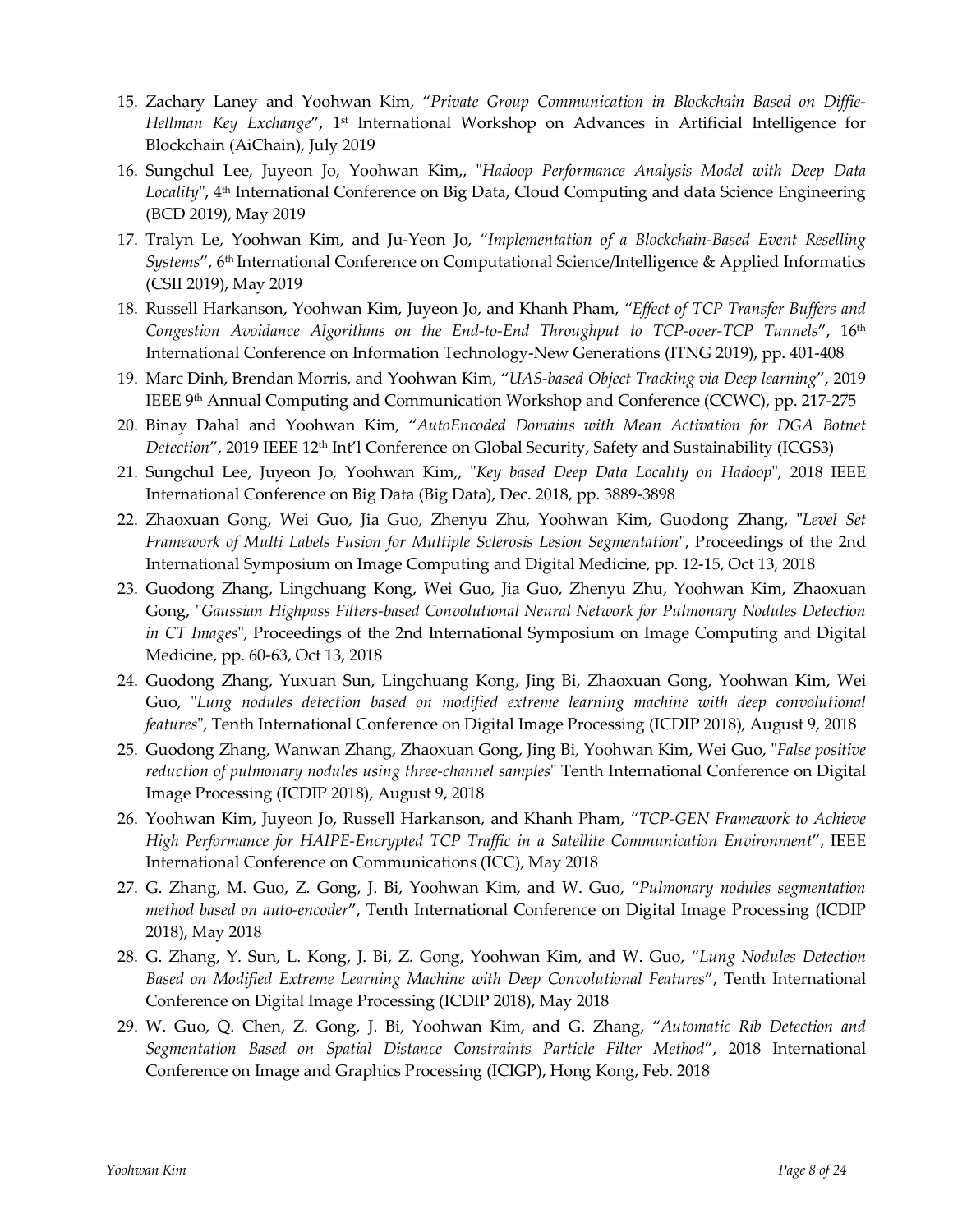- 30. Yoohwan Kim, Ju-Yeon Jo, "*Binary Blockchain: Solving the Mining Congestion Problem by Dynamically*  Adjusting the Mining Capacity", 5<sup>th</sup> International Conference on Applied Computing & Information Technology (ACIT), July 2017
- 31. Haroon Stephen, Yoohwan Kim, and Sajjad Ahmad, "*Study of Potential Integrated Management of Water Resources in Las Vegas Valley*", XVI World Water Congress, May, 2017
- 32. Russell Harkanson, Yoohwan Kim, "*Applications of elliptic curve cryptography: a light introduction to elliptic curves and a survey of their applications*", 12th Annual Conference on Cyber and Information Security Research, April 2017 (*Best Full Paper Runner-Up*)
- 33. Shahab Tayeb, Shahram Latifi, Yoohwan Kim, "A survey on IoT communication and computation frameworks: An industrial perspective", 2017 IEEE  $7<sup>th</sup>$  Annual Computing and Communication Workshop and Conference (CCWC), Jan. 2017
- 34. Priyanka Thota, Yoohwan Kim, "*Implementation and Comparison of M2M Protocols for Internet of Things"*, 4<sup>th</sup> Int'l Conference on Applied Computing & Information Technology (ACIT), Dec. 2016.
- 35. Candace Suh-Lee, Juyeon Jo, and Yoohwan Kim, "*Text Mining for Security Threat Detection Discovering Hidden Information in Unstructured Log Messages*", IEEE Conference on Communications and Network Security (CNS), Oct. 2016
- 36. Sungchul Lee, Ju-Yeon Jo, and Yoohwan Kim, "*Performance Improvement of MapReduce Process Using Limited Node Block Placement Policy*", The 3rd IEEE International Conference on Data Science and Advanced Analytics (DSAA), Oct. 2016.
- 37. Sungchul Lee, Ju-Yeon Jo, and Yoohwan Kim, "*Data Analysis performance comparison between Single-Mode and Multi-Mode*", ISCA 25th Int'l Conf. on Data Engineering and Software Engineering (SEDE), Sep. 2016
- 38. Yoohwan Kim, Juyeon Jo and Sungchul Lee, "*A Secure Location Verification Method for ADS-B*", IEEE/AIAA 35th Digital Avionics Systems Conference (DASC), Sep. 2016
- 39. Haysam Selim, Shahab Tayeb, Yoohwan Kim, Justin Zhan, and Matin Pirouz, "*Vulnerability Analysis of Iframe Attacks on Websites*", The 3rd Multidisciplinary International Social Networks Conference on Social Informatics, Aug. 2016
- 40. Guodong Zhang, Ying Shao, Yoohwan Kim, and Wei Guo, "*Vertebrae Detection Algorithm in CT Scout Images*", Chinese Conference on Image and Graphics Technologies, July 2016
- 41. Mandana Bozorgi, and Yoohwan Kim, "*Privacy-preserving Data Mining on Hospitality Big Data*", 16th International Conference on Gambling & Risk Taking, June 2016
- 42. Sai Ram Ganti and Yoohwan Kim, "*Implementation of Detection and Tracking Mechanism for Small UAS*", International Conference on Unmanned Aircraft Systems (ICUAS), June 2016
- 43. Sachiko Sueki and Yoohwan Kim, "*Vulnerabilities and Mitigation Methods in the NextGen Air Traffic Control System*", 13th Int'l Conf. on Information Technology: New Generations (ITNG), April 2016
- 44. Sungchul Lee, Juyeon Jo, and Yoohwan Kim, "*Secure and Stateless RESTful Web Service Using ID-Based Encryption*", 28th International Conference on Computer Applications in Industry and Engineering, October 2015
- 45. Robert Gripentog and Yoohwan Kim, "*Utilizing NFC to secure identification*", IEEE/ACIS 14th International Conference on Computer and Information Science (ICIS), June 2015
- 46. Sungchul Lee, Ju-Yeon Jo, and Yoohwan Kim, "*Method for secure RESTful web service*", IEEE/ACIS 14th International Conference on Computer and Information Science (ICIS), June 2015
- 47. Sai Ram Ganti and Yoohwan Kim, "*Design of Low-Cost On-board Auto-tracking Antenna for Small UAS*", 12th Int'l Conference on Information Technology: New Generations (ITNG), April 2015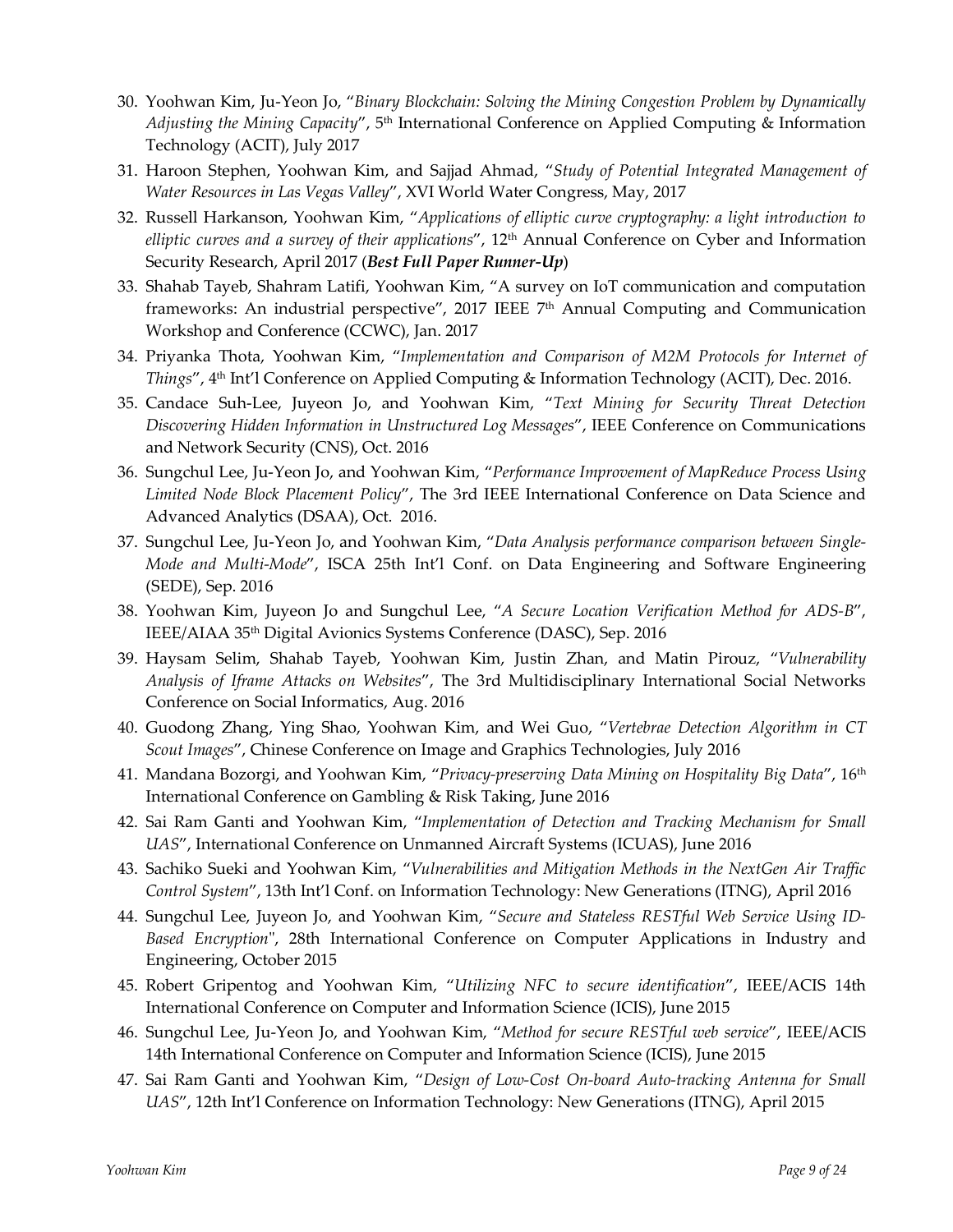- 48. Yoohwan Kim, Juyeon Jo, and Monetta Shaw, "*A Lightweight Communication Architecture for Small UAS Traffic Management (SUTM)*", ICNS, April 2015
- 49. Sweta Gurung, and Yoohwan Kim, "*Healthcare Privacy: How Secure Are the VOIP/Video-Conferencing Tools for PHI Data?*", 12th International Conference on Information Technology-New Generations (ITNG), April 2015
- 50. Tara Baniya, Dipesh Gautam, and Yoohwan Kim, "*Safeguarding Web Surfing with URL Blacklisting*", 12th International Conference on Information Technology-New Generations (ITNG), April 2015
- 51. Juyeon Jo, Yoohwan Kim and Sungchul Lee, "*Mindmetrics: Identifying users without their login IDs*", IEEE International Conference on Systems, Man and Cybernetics (SMC), Oct. 2014
- 52. Sungchul Lee, Juyeon Jo, and Yoohwan Kim, "*Performance testing of web-based data visualization*", IEEE International Conference on Systems, Man and Cybernetics (SMC), Oct. 2014
- 53. Jinho Ahn and Yoohwan Kim, "*Effective SBML Protocol for Tolerating Concurrent Failures Based on Broadcast Networks*", IEEE International Conference on Dependable, Autonomic and Secure Computing (DASC), Aug. 2014
- 54. Sungchul Lee, Juyeon Jo, Yoohwan Kim, and Haroon Stephen, "*A framework for environmental monitoring with Arduino-based sensors using Restful web service*", IEEE International Conference on Services Computing (SCC), pp. 275-282, June 2014
- 55. Yoohwan Kim, Juyeon Jo, and Sanjeeb Shrestha, "*A server-based real-time privacy protection scheme against video surveillance by Unmanned Aerial Systems*", International Conference on Unmanned Aircraft Systems (ICUAS), May 2014
- 56. Amritha Premnath, Juyeon Jo, and Yoohwan Kim, "*Application of NTRU Cryptographic Algorithm for SCADA Security*", 11th International Conference on Information Technology: New Generations (ITNG), April 2014
- 57. Yoohwan Kim, Hye Rim Cheon, Jae Hyun Kim, "*New Power Saving Algorithm considering Associated STAs and Consecutive Traffics in WLAN AP*", ACM ICUIMC 2013, Malaysia, Jan. 2013
- 58. Kyu Hwan Lee, Sung Hyun Cho, Jae Hyun Kim, Yoohwan Kim, Juyeon Jo, "*The Energy Saving Strategy using the Network Coding in the Wireless Mesh Network*", ACM ICUIMC 2012, Kuala Lumpur, Malaysia, Feb. 2012
- 59. Yoohwan Kim and Frederick Sheldon, "*Anomaly Detection in Multiple Scale for Insider Threat Analysis*", 7th CSIIRW, Oct. 2011
- 60. Kevin Benton, Juyeon Jo, and Yoohwan Kim, "*SignatureCheck: A Protocol to Detect Man-In-The-Middle Attack in SSL*", 7th CSIIRW, Oct. 2011
- 61. Yan Jin, Ju-Yeon Jo, Mei Yang, Yoohwan Kim, Yingtao Jiang and John Gowens, "*HTSMA: a hybrid temporal-spatial multi-channel assignment scheme in heterogeneous wireless mesh networks*", IEEE GlobeCom 2009, December 2009
- 62. Yan Jin, Ju-Yeon Jo, Yoohwan Kim, Yingtao Jiang, Mei Yang, "*EECCP: an energy-efficient coverageand connectivity preserving algorithm under border effects in wireless sensor networks*", Wireless Telecommunications Symposium (WTS), 2008
- 63. Yoohwan Kim, Wei Ren, Ju-Yeon Jo, Mei Yang, Yingtao Jiang, Jun Zheng," *SFRIC: A Secure Fast Roaming Scheme in Wireless LAN Using ID-Based Cryptography*", IEEE International Conference on Communications (ICC), June 2007
- 64. Wei Ren, Yoohwan Kim, Ju-Yeon Jo, Mei Yang and Yingtao Jiang, "*IdSRF: ID-based Secure Routing Framework for Wireless Ad-Hoc Networks*", ITNG 2007, April 2007
- 65. Gopinath Balakrishnan, Mei Yang, Yingtao Jiang, Yoohwan Kim, "*Performance Analysis of Error Control Codes for Wireless Sensor Networks*", ITNG 2007, April 2007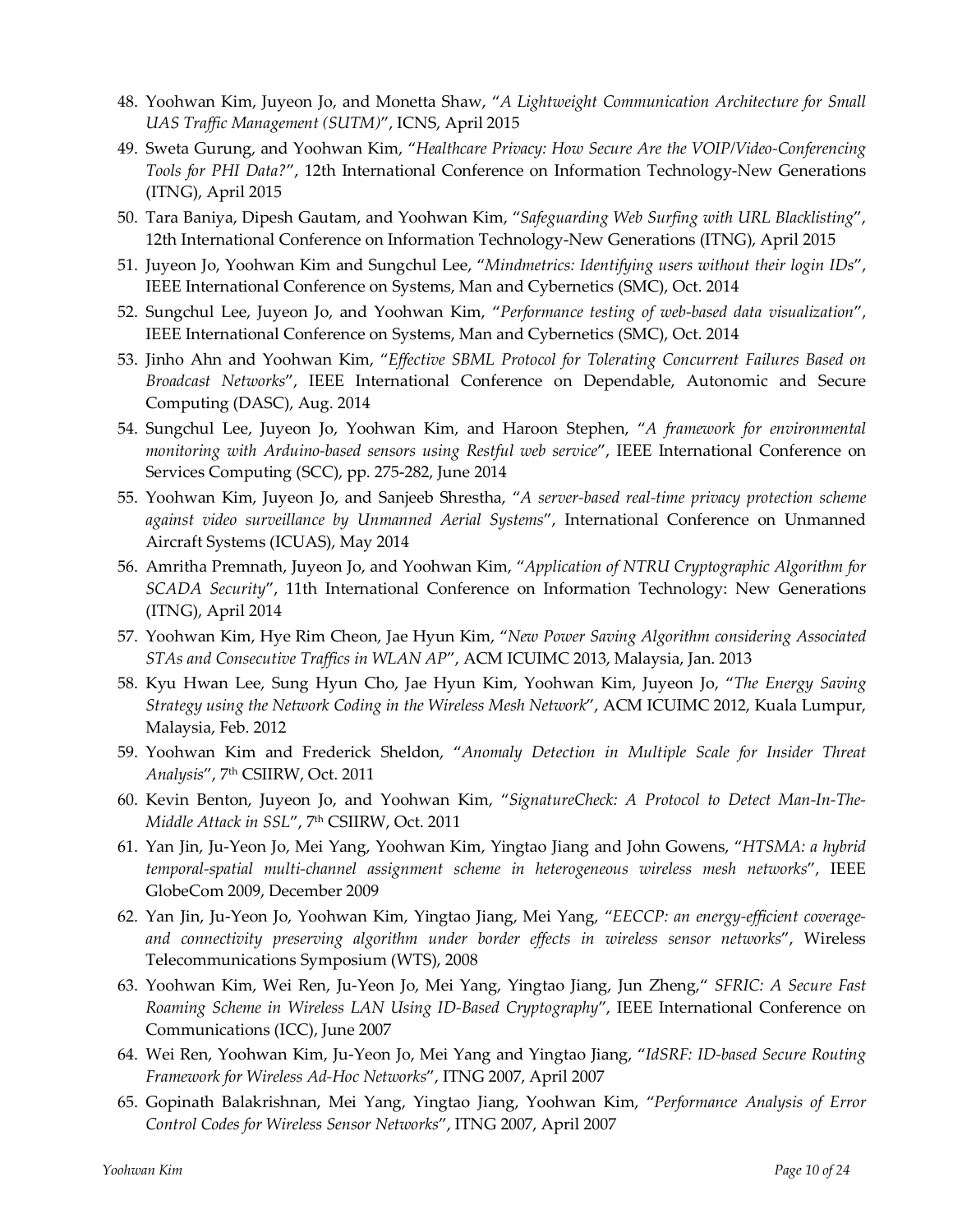- 66. Mei Yang, Yoohwan Kim, Yingtao Jiang, Shupeng Wang, Ahmed Abdelal, "*An Improved Multi-Layered Architecture and its Rotational Scheme for Large-Scale Wireless Sensor Networks*", IEEE CCNC, Jan. 2007
- 67. Yan Jin, Wang Ling, Yoohwan Kim, and Xiaozong Yang, "*Energy of Flat vs. Clustering Wireless Sensor Networks: A Comparative Study*", First International Conference on Communications and Networking in China (CHINACOM 2006), Oct, 2006
- 68. Yan Jin, Wang Ling, Yoohwan Kim, and Xiaozong Yang, "*Lifetime Analysis of Data Aggregation Tree with Unreliable Sensor Node*", 1st Int'l Conference on Communications and Electronics (ICCE 2006), Oct, 2006
- 69. Yan Jin, Wang Ling, Yoohwan Kim, and Xiaozong Yang, "*EEMC: An Energy-Efficient Multi-tier Clustering Algorithm for Large-Scale Wireless Sensor Networks*", 2nd Int'l Conference on Wireless Communications, Networking and Mobile Computing (IEEE WiCOM 2006), Sep, 2006
- 70. Wei Ren, Mei Yang, Yoohwan Kim, and Yingtao Jiang, "*TCP-CDR: an end-to-end scheme for TCP over mobile ad hoc networks*," IEEE International Conf. on ITS Telecommunications, Jun. 2006, pp 767-772
- 71. Yoohwan Kim, Ahmed Abd El Al, Ju-Yeon Jo, Mei Yang and Yingtao Jiang," *An Efficient Defense against Distributed Denial-of-Service Attacks using Congestion Path Marking*", IEEE ICC, June 2006
- 72. Yoohwan Kim, Ju-Yeon Jo, Kyunghee Suh, "*Baseline Profile Stability for Network Anomaly Detection*", ITNG 2006, Las Vegas, NV, Apr, 2006
- 73. M. Yang, J. Wang, Z. Gao, Yingtao Jiang, and Y. Kim, "*Coordinated Robust Routing by Dual Cluster Heads in Layered Wireless Sensor Networks,*" Proc. IEEE 8th International Symposium on Parallel Architectures, Algorithms and Networks (ISPAN'05), pp. 454-461, Dec. 2005
- 74. Ju-Yeon Jo, Yoohwan Kim, and Jeffrey Sampson, "*A Spam Mail blocking scheme with puzzles and tokens*", Network/Computer Security Workshop, Bethlehem, PA, Aug. 2005
- 75. Ju-Yeon Jo and Yoohwan Kim, "*Hash-based Internet Traffic Load Balancing*", IEEE IRI, Las Vegas, NV, Nov. 2004
- 76. Mooi Choo Chuah, Wing Cheong Lau, Yoohwan Kim and H. Jonathan Chao, "*Transient performance of PacketScore for blocking DDoS attack*", IEEE ICC, June 2004
- 77. Yoohwan Kim, Wing Cheong Lau, Mooi Choo Chuah and H. Jonathan Chao, "*PacketScore: Statistical-based Overload Control against Distributed Denial-of-Service Attacks*", IEEE INFOCOM, San Francisco, CA, March 2004
- 78. Yoohwan Kim, Ju-Yeon Jo and Frank Merat, "*Defeating Distributed Denial-of-Service Attack with Deterministic Bit Marking*", IEEE GLOBECOM, December 2003
- 79. Yoohwan Kim, Ju-Yeon Jo, H. Jonathan Chao and Frank Merat, "*High-Speed Router Filter for Blocking TCP Flooding under Distributed Denial-of-Service Attack*", IEEE International Performance Computing and Communications Conference (IPCCC), April 2003
- 80. Yoohwan Kim and H. Jonathan Chao, "*Performance of Exhaustive Matching Algorithms for Input Queued Switches*", IEEE ICC, May 2003
- 81. Ju-Yeon Jo, Yoohwan Kim, and H. Jonathan Chao, "*TCP Performance Comparison under Various Load Balancing Methods using OPNET*", OPNETWORK, August 2002
- 82. Ju-Yeon Jo, Yoohwan Kim, H. Jonathan Chao and Frank Merat, "*Internet Traffic Load Balancing using Dynamic Hashing with Flow Volume*", SPIE ITCom, July 2002
- 83. Wyatt Newman, Frank Merat, Michael Branicky, Virgilio Velasco, Nicholas Barendt, Andy Podgurski, Yoohwan Kim, Ju-Yeon Jo, Roger Quinn and Greg Causey, "*Technologies for Robust Agile Manufacturing*", IASTED 6th International Conference on Robotics and Manufacturing, 1998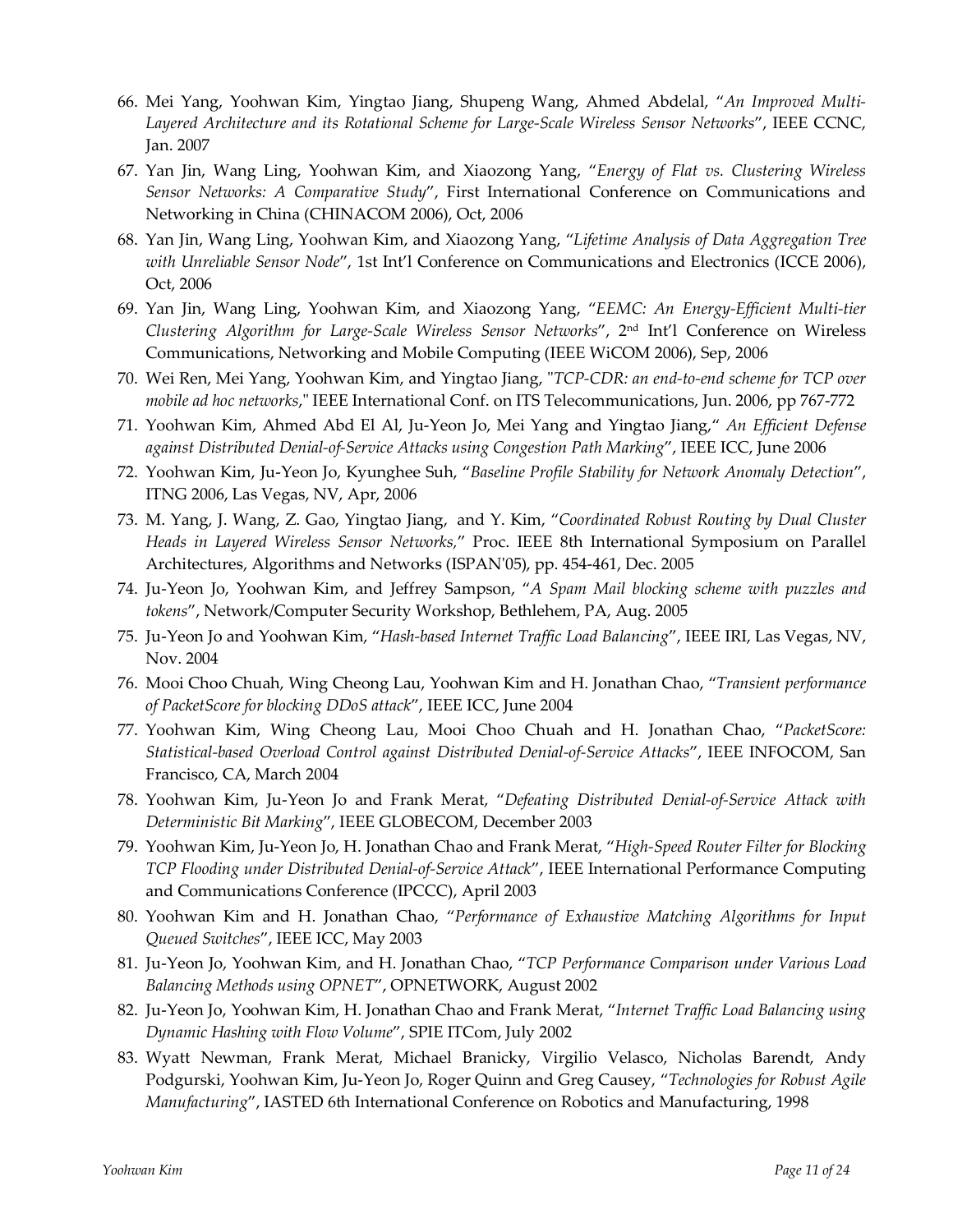- 84. Ju-Yeon Jo, Yoohwan Kim, Scott Ameduri and Andy Podgurski, "*A New Role of Graphical Simulation: Software Testing*", 30th Annual Simulation Symposium, April 1997
- 85. Ju-Yeon Jo, Yoohwan Kim, Andy Podgurski and Wyatt Newman, "*Virtual Testing of Agile Manufacturing Software Using 3D Graphical Simulation*", IEEE Int. Conf. on Robotics & Automation, Apr 1997
- 86. Yoohwan Kim and Ju-Yeon Jo, Andy Podgurski, Gultekin Ozsoyoglu, Virgilio Velasco, Nicholas Barendt and Frank Merat, "*A Flexible Software Architecture for Agile Manufacturing*", IEEE International Conference on Robotics and Automation, April 1997
- 87. Frank Merat, Nicholas Barendt, Roger Quinn, Greg Causey, Wyatt Newman, Virgilio Velasco, Andy Podgurski, Yoohwan Kim, Gultekin Ozsoyoglu and Ju-Yeon Jo, "*Advances in Agile Manufacturing*", IEEE International Conference on Robotics and Automation, April 1997
- 88. Roger Quinn, Greg Causey, Frank Merat, David Sargent, Nicholas Barendt, Wyatt Newman, Virgilio Velasco, Andy Podgurski, Ju-Yeon Jo, Leon Sterling and Yoohwan Kim, "*Design of an Agile Manufacturing Workcell for Light Mechanical Applications*", IEEE International Conference on Robotics and Automation, April 1996
- 89. Sungkil Lee, Huang-Cheng Kuo, N. Hürkan Balkir, Yoohwan Kim and Gultekin Ozsoyoglu "*A Database Server for an Agile Manufacturing System with or without Time Constraints*", Conference on Agile and Intelligent Manufacturing Systems, Oct. 1996

### *Published Technical Reports*

- 1. Ki Park and Yoohwan Kim, "*Power Automation System Cyber Vulnerability Analysis: Vulnerability of Key Material and its Defense Mechanism*", Site-Directed Research and Development (SDRD) Fiscal Year 2014 Annual Report, Nevada National Security Site (DOE/NV/25946—2416), U.S. Department of Energy, pp. 161-168, April, 2015
- 2. Ki Park and Yoohwan Kim, "*Power Automation System (PAS) Vulnerability Assessment in Smart Grid*", Site-Directed Research and Development (SDRD) Fiscal Year 2013 Annual Report, Nevada National Security Site (DOE/NV/25946—2012), U.S. Department of Energy, pp. 191-200, April, 2014
- 3. Ki Park and Yoohwan Kim, "*New Hybrid TDMA/CSMA Wireless Mesh Networks (WMN) for Secure Smart Grid Communication*", Site-Directed Research and Development (SDRD) Fiscal Year 2012 Annual Report, Nevada National Security Site (DOE/NV/25946—1722), U.S. Department of Energy, pp. 183-189, April, 2013

#### *Video Conferences (refereed)*

- 1. Roger Quinn, Greg Causey, Matthew Birch, Wyatt Newman, Frank Merat, Michael Branicky, Virgilio Velasco, Nicholas Barendt, Andy Podgurski, Yoohwan Kim and Ju-Yeon Jo, "*Technologies for Robust Agile Manufacturing*", IEEE International Video Conference on Robotics and Automation, April 1998. (Nominated for the best video)
- 2. Roger Quinn, Greg Causey, Frank Merat, Nicholas Barendt, Wyatt Newman, Virgilio Velasco, Andy Podgurski, Yoohwan Kim, Gultekin Ozsoyoglu and Ju-Yeon Jo, "*Advances in Agile Manufacturing*", IEEE International Video Conference on Robotics and Automation, April 1997
- 3. Roger Quinn, Greg Causey, Frank Merat, David Sargent, Nicholas Barendt, Wyatt Newman, Virgilio Velasco, Andy Podgurski, Ju-Yeon Jo, Leon Sterling and Yoohwan Kim, "*Agile Manufacturing Workcell for Light Mechanical Assembly*", IEEE Int'l Video Conference on Robotics and Automation, April 1996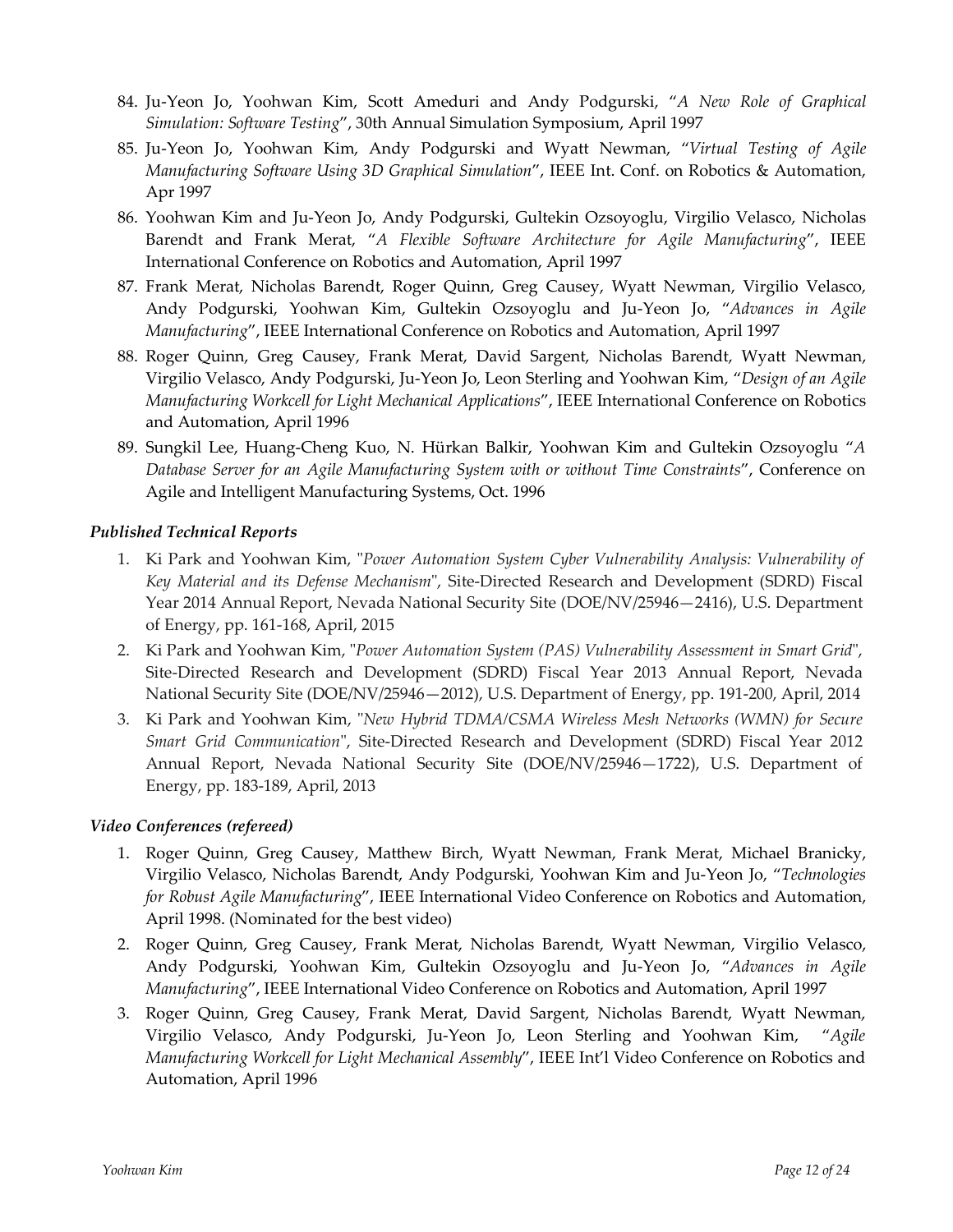#### *Book Chapter*

1. Sungkil Lee, Huang-Cheng Kuo, N. Hürkan Balkir, Yoohwan Kim and Gultekin Ozsoyoglu "*A Real-Time Database Server in an Agile Manufacturing System*", Son, S., ed. Real-Time Database System, Kluwer Academic Publishers, 1996

#### *Online Media*

1. James Lint and Yoohwan Kim, "*Ransomware Is Everywhere, So Protect All of Your Electronic Devices*", InCyberDefense, March 23, 2017, *http://incyberdefense.com/news/ransomware-everywhere-protectelectronic-devices/*

#### **PATENTS**

- 1. US Patent, US 11,005,764 B2, "*Methods And Systems For Transmission Control Protocol (TCP) Communication*", Yoohwan Kim, Juyeon Jo, Khanh Pham, **granted** on May 11, 2021
- 2. US Patent Application, US 2018/0090012 A1, "*Methods and systems for unmanned aircraft systems (UAS) traffic management*", Juyeon Jo, Yoohwan Kim, published on March 29, 2018
- 3. US Provisional Application, "*Methods And Systems For Secure Location Verification*", Yoohwan Kim, Juyeon Jo, filed on July 29, 2016
- 4. US Patent, US 9,509,682 B2, "*Obscuring Usernames During a Login Process*", Juyeon Jo, Yoohwan Kim, **granted** on Nov. 29, 2016
- 5. US Patent, US 9,036,782 B2, "*Dual energy backscatter X-ray shoe scanning device*", Samuel M Song, Brian Kauke, Yoohwan Kim, Douglas P Boyd, **granted** on May 19, 2015
- 6. US Patent, US 7,526,807 B2, "*Distributed architecture for statistical overload control against distributed denial of service attacks*", Hung-Hsiang Jonathan Chao, Mooi Choo Chuah, Yoohwan Kim, Wing Cheong Lau, **granted** on Apr 28, 2009
- 7. US Patent Application, US 2002/0052925 A1, "*Method and apparatus for information delivery on the internet*", Yoohwan Kim, Dean Chung, published on May 2, 2002

### **PROFESSIONAL TRAINING CLASSES TAUGHT**

- 1. "*SCADA/ICS Cybersecurity Training*", MSTS, Las Vegas, NV, Oct. 2020 (**3 days**)
- 2. "*OWASP Top 10 Vulnerabilities* ", Druvstar, Las Vegas, NV, Mar. 2020 **(1 day)**
- 3. "*Certified Ethical Hacker* ", Druvstar, Las Vegas, NV, Nov. 2019 **(5 days)**
- 4. "*Communication and Network Security*", ISSA Las Vegas Chapter, CISSP Preparation Course, Sep. 30, 2017 **(1 day)**
- 5. "*Security Engineering*", ISSA Las Vegas Chapter, CISSP Preparation Course, Mar. 11 2017 **(1 day)**
- 6. "*Communication and Network Security*", ISSA Las Vegas Chapter, CISSP Preparation Course, Feb. 27, 2016 **(1 day)**
- 7. "*Telecommunication and Network Security, Cryptography*", ISSA Las Vegas Chapter, CISSP Preparation Course, Jan./Feb. 2014 **(2 days)**
- 8. "*Practical Aspects of Cybersecurity With Emphasis on Wireless LAN and SCADA Security*", Korea Information and Communications Society (KICS), July 2013 **(3 days)**
- 9. "*Computer Networks and Cybersecurity*", NV Gaming Control Board, Jul/Aug, 2012 **(2 days)**
- 10. "*Network Security Theory and Practice*", Summer Special Lecture Series, Korea University of Technology Education, July 2009 **(5 days)**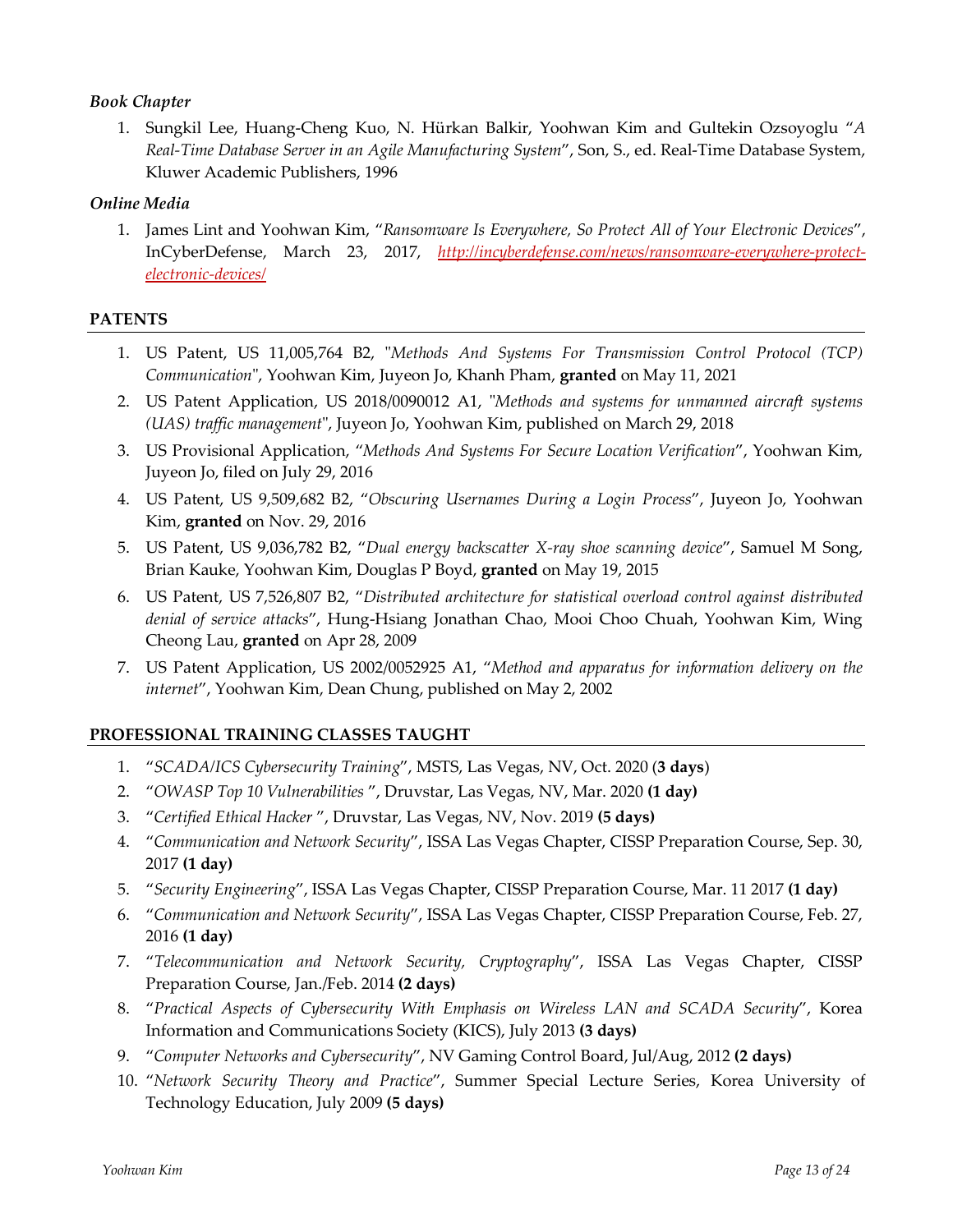11. "*Network Security Theory and Practice*", Winter Special Lecture Series, Korea University of Technology Education, Jan. 2008 **(5 days)**

#### **UNLV WORKSHOPS TAUGHT**

- 1. "*Blockchain Theory and Applications*", UNLV Blockchain Workshop Series, April thru October, 2018 **(10 sessions)**
- 2. "*CI Day Workshop on Cybersecurity*", UNLV, May 2, 2017
- 3. "*Cybersecurity hands-on practice*" UNLV, Open house for high school students, Spring 2014 2016
- 4. "*New student orientation*" UNLV, College of Engineering, Spring 2014, Spring 2015
- 5. "*Orientation session for capture the flag competition in DEFCON conference for UNLV student security team*", UNLV, June 2006

#### **INVITED PRESENTATIONS**

- 1. "*Cybersecurity in Energy*", Webinar series on Innovation in the Energy Workforce, NACCE (National Association for Community College Entrepreneurship), Virtual, March 2021
- 2. "*Blockchain for USAF*", AFCEA Las Vegas Tech & Cyber Day, Virtual, Nov. 2020
- 3. "*Software Systems to Trace Covid-19 using Smart Phone App with Blockchain*", COVID-19 Town Hall: The Impact and Path Forward in Arizona & Nevada, American Lung Association NV & AZ chapters, June 2, 2020, Virtual workshop
- 4. "*Software Systems to Trace Covid-19 using Smart Phone App with Blockchain*", NV HIMSS Panel on Nevada's High Tech Weapons in the Fight against COVID 19, May 21, 2020, Virtual workshop
- 5. "*Software Systems to Trace Covid-19 using Smart Phone App with Blockchain*", Southern Nevada Forum on Economic Development and Workforce, May 13, 2020, Virtual workshop
- 6. "*Research on Cybersecurity at UNLV*", MSTS-UNLV Symposium, Las Vegas, NV, March, 5, 2020
- 7. "*Bundle-over-Bundle Architecture to Transport HAIPE-Encrypted Bundle Traffic in Space Combat Cloud*", Future Space Communications Workshop (FSC), Kirtland Air Force Base, NM, July 2019
- 8. "*Application of Blockchain Technology to Space Combat Cloud*", Future Space Communications Workshop (FSC), Kirtland Air Force Base, NM, July 2019
- 9. "*Integrating PEPs and Bundle Protocol with HAIPE in a Satellite Communication Environment*", Second Space Combat Cloud Protocol Technology Workshop (SCOPT), Huntsville, AL, Dec. 2018
- 10. "*Integrating Performance Enhanced Proxies with Bundle Protocol over HAIPE*", First Space Combat Cloud Protocol Technology Workshop (SCOPT), Kirtland Air Force Base, NM, May 2018
- 11. "*Blockchain Technology and Its Applications*", Nevada IT Symposium, Las Vegas, NV, April 4, 2018
- 12. "*Will Blockchain Technology Change the Audit World?*", ISACA Las Vegas Chapter Quarterly Meeting, Las Vegas, NV, March 21, 2018
- 13. "*Blockchain and Cybersecurity*", 2017 FIRST Las Vegas Technical Colloquium, The Venetian, Las Vegas, NV, Dec. 6, 2017
- 14. "*Ransomware Risks and Mitigation*", ISACA Las Vegas Chapter Quarterly Meeting, Las Vegas, NV, March 24, 2017
- 15. "*Ransomware Risks and Mitigation*", US Secret Service Electronic Crimes Task Force (ECTF) Quarterly Meeting, Las Vegas, NV, March 3, 2017
- 16. "*A Secure Location Verification Method For ADS-B*", MITRE Corporation, McLean VA, Nov. 2016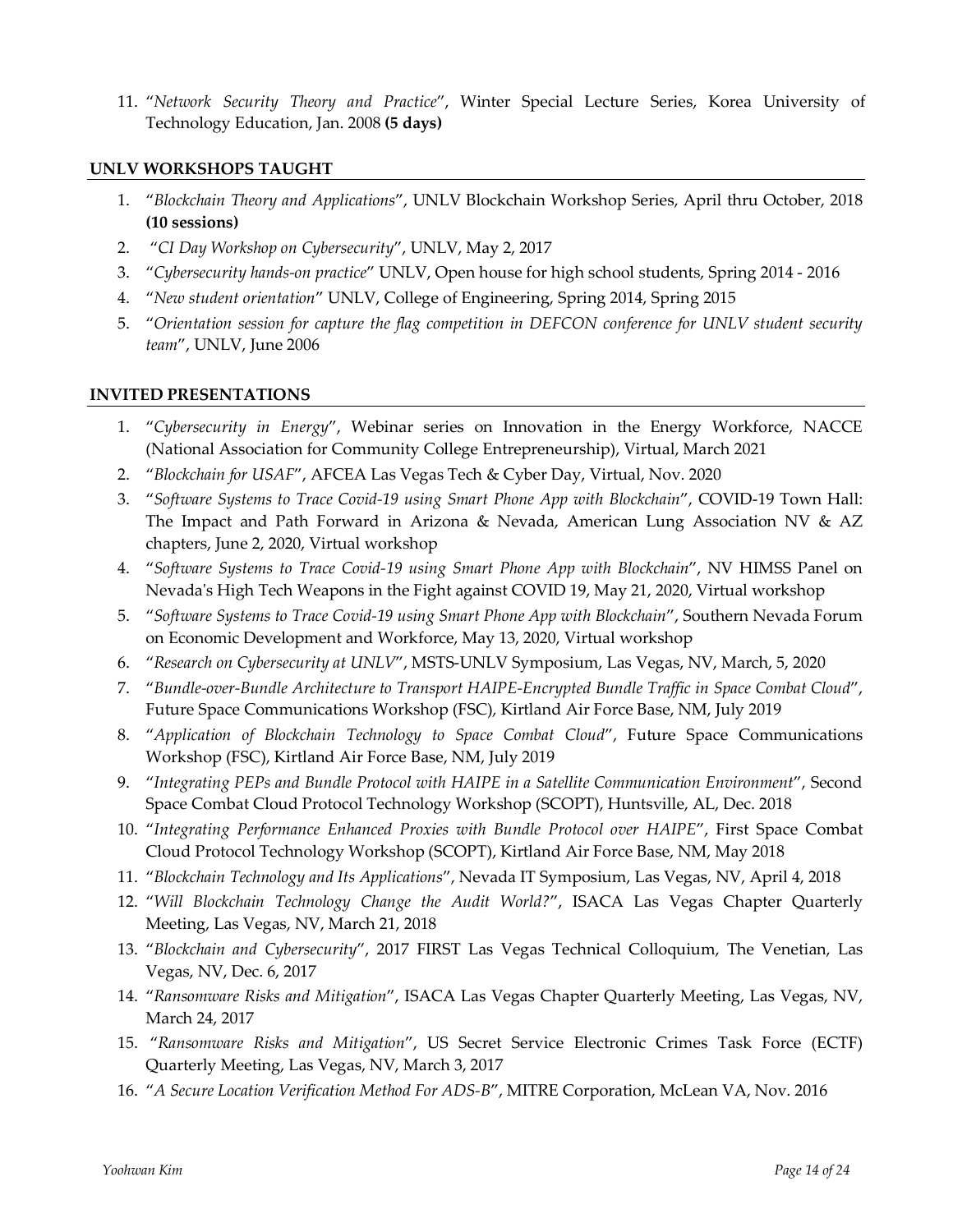- 17. "*Cybersecurity Vulnerabilities in NextGen Air Traffic Control System*", UKC 2016, Computer Science and Information Technology Symposium (CIT), Aug. 2016
- 18. "*Crytocurrency (Bitcoin) and its Applications*", US Secret Service Electronic Crimes and Identity Fraud Task Force Quarterly Meeting, Nov. 18, 2015
- 19. "*Application of NTRU Cryptographic Algorithm for securing SCADA communication*", UKC 2014, Computer Science and Information Technology Symposium (CIT), Aug. 2014
- 20. "*Thwarting Man-In-The-Middle Attack in SSL with 3rd Party Verification*", Ajou University, South Korea, June 2013
- 21. "*A Consumer Level Simulation Model for Demand Response Analysis on Smart Grid*", Cybersecurity Symposium, UNLV, Sep. 2012
- 22. "*Design of a secure electronic payment system*", KSEA Southwest Regional Conference, Feb 2011
- 23. "*Smart Meter Net Analyzer with Simulation and Visualization*", NVEnergy, May, 2010
- 24. "*A Hierarchical Communication Architecture for Secure non-LOS Communication in a UAV Fleet without GPS Links*", Air Force Research Laboratory, Dayton, OH, Feb. 2009
- 25. "*The Art of Hacking*", KOCSEA (Korean Computer Scientists and Engineers Association in America) Annual Workshop, Los Angeles, Dec. 2007
- 26. "*SFRIC: A Secure Fast Roaming Scheme in Wireless LAN Using ID-Based Cryptography",* Institute of Computing Technology, Chinese Academy of Sciences, Beijing, China, May 2007
- 27. "*Hierarchical Communication Architecture for UAV fleet*" to US Air Force representative at UNLV campus, Mar. 2007
- 28. "*SFRIC: Secure and Fast Roaming Scheme in Wireless LAN*", KOCSEA (Korean Computer Scientists and Engineers Association), Phoenix, AZ, Dec. 15, 2006
- 29. "*Designing Wireless Sensor Network*", 3DSP. Inc., Irvine, CA, Jul. 2006
- 30. "*The Art of hacking*", IEEE Las Vegas local chapter, UNLV, Oct. 2006
- 31. "*Hacking techniques*", UNLV ACM student chapter, Apr. 2005
- 32. "*Starting a Venture Company for Engineers*" at KSEA (Korean-American Scientists and Engineers Association) New Jersey Chapter Technical Seminar, Middletown, NJ, June 2001
- 33. "*A Flexible Software Architecture for Agile Manufacturing*" at KSEA Northeast Ohio Chapter 11th Annual Technical Conference, Cleveland, OH, May 1997

#### **News Media Coverage**

- 1. Interviewed for, "*Wanted: Cybersecurity Professionals to Protect Businesses, the Nation's Infrastructure: Where to start? At UNLV's annual GenCyber Camp*", UNLV News Center, Jul. 29, 2021, https://www.unlv.edu/news/release/wanted-cybersecurity-professionals-protect-businesses-nations-infrastructure
- 2. Interviewed for, "Ta*ckling the Cybersecurity Skills Gap: New interdisciplinary degree looks at long-term solution to thwarting cybercrimes*", UNLV News Center, Feb. 10, 2021, https://www.unlv.edu/news/article/tackling-cybersecurity-skills-gap
- 3. Interviewed for, "UNLV Cybersecurity Leaders Help You Avoid Falling for Tricks This Halloween Season", UNLV News Center, Nov. 5, 2020, https://www.it.unly.edu/news/article/unlycybersecurity-leaders-help-you-avoid-falling-tricks-halloween-season
- 4. Interviewed for, "*As hackers target U.S. cities, Las Vegas signs on to resolution not to pay future*  ransoms", The Nevada Independent, July 9, 2019, https://thenevadaindependent.com/article/ashackers-target-u-s-cities-las-vegas-signs-on-to-resolution-not-to-pay-future-ransoms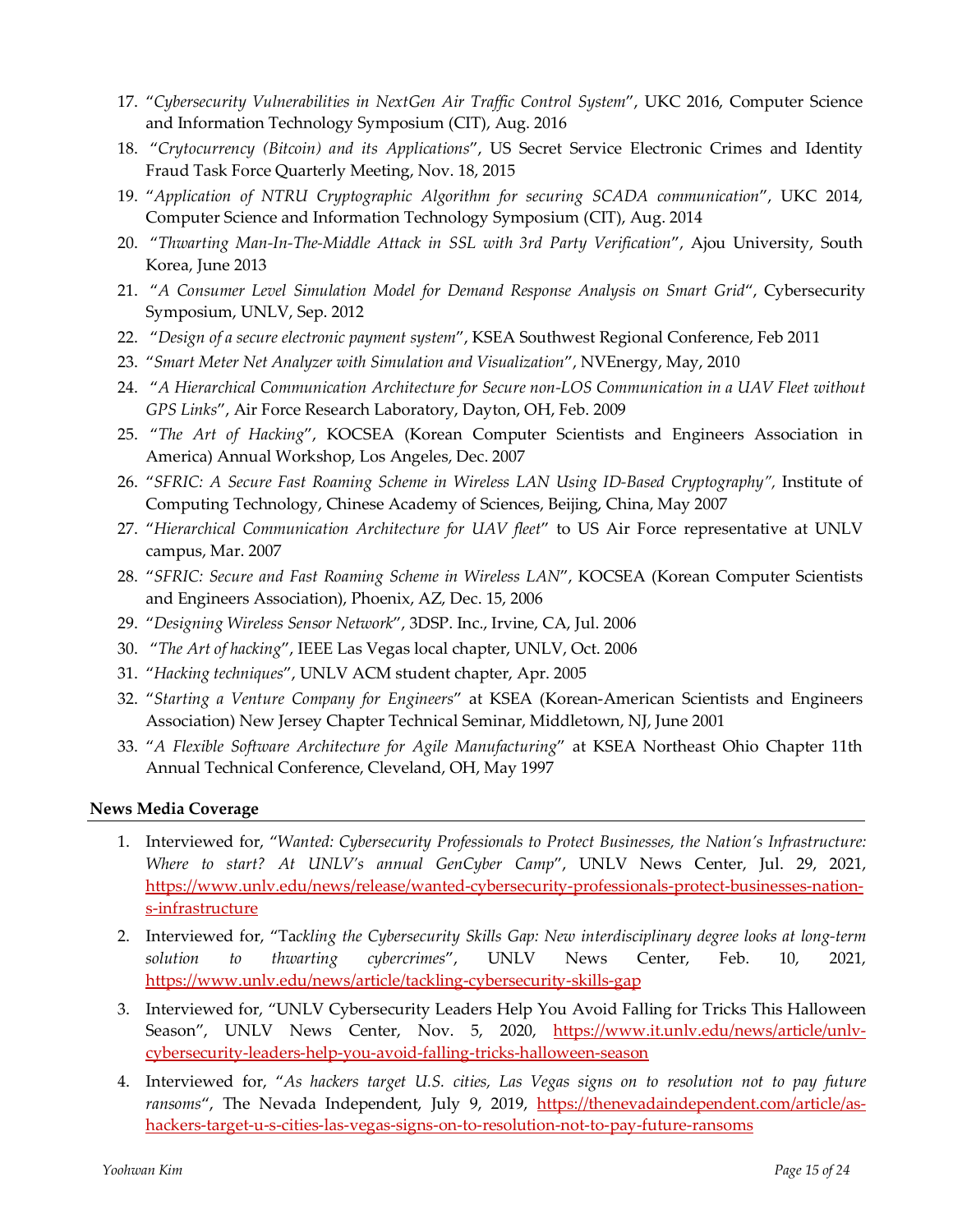- 5. Interviewed for "*In IT Together*", Hotel Management International Magazine, May 15, 2019, https://secure.viewer.zmags.com/publication/48605063#/48605063/52
- 6. Features on, "*UNLV professor breaks down research on blockchain, new cryptocurrency technology*", KLAS-TV: 8 News Now, Nov. 2, 2018, https://www.lasvegasnow.com/news/local-news/unlvprofessor-breaks-down-research-on-blockchain-new-cryptocurrency-technology/
- 7. Interviewed for, "*Las Vegas hopes to spark more interest in cyber security jobs*", Las Vegas News Channel 8, May 12, 2017, http://www.lasvegasnow.com/news/las-vegas-hopes-to-spark-moreinterest-in-cyber-security-jobs/713057596
- 8. Featured on, "*Rebels Will Be Wearing the White Hat*", UNLV News Center, May 16, 2017, https://www.unlv.edu/news/article/rebels-will-be-wearing-white-hat

#### **PROFESSIONAL EVENTS ATTENDED**

#### *Blockchain Events Attended*

| Nov. 2019                              | World Crypto Con: Bitcoin Blockchain & Cryptocurrency Conferences, Las Vegas (2 days)                               |  |
|----------------------------------------|---------------------------------------------------------------------------------------------------------------------|--|
| Sep. 2019                              | IEEE Global Blockchain Summit, NIST, Gaithersburg, MD (3 days)                                                      |  |
| Apr. 2019                              | IEEE DappCon, East Bay, CA (4 days)                                                                                 |  |
| Dec. 2018                              | Blockchain Security Training, Blockchain Training Alliance, Reston, VA (3 days)                                     |  |
| Nov. 2018                              | HyperLedger Developer Training, Blockchain Training Alliance, Reston, VA (3 days)                                   |  |
| Nov. 2018                              | World Crypto Con: Bitcoin Blockchain & Cryptocurrency Conferences, Las Vegas (2 days)                               |  |
| Oct. 2018                              | Hosho Con 2018: Blockchain Security Conference, Las Vegas, NV (2 days)                                              |  |
| Sep. 2018                              | IEEE Global Blockchain Summit, NIST, Gaithersburg, MD (3 days)                                                      |  |
| Aug. 2018                              | Ethereum Training: Blockchain Development Bootcamp, Blockchain Training Alliance,<br>Reston, VA (3 days)            |  |
| Aug. 2018                              | BlockShow Americas 2018, Las Vegas, NV (2 days)                                                                     |  |
| Apr. 2018                              | Blockchain Architecture Training, Blockchain Training Alliance, Reston, VA (3 days)                                 |  |
| <b>SANS Security Training Received</b> |                                                                                                                     |  |
| Feb. 2013                              | SANS Security Conference, Orland, FL (2 days)<br><b>Smart Grid Penetration Testing</b>                              |  |
| Apr. 2007                              | SANS Security Conference, San Diego, CA (6 days)<br>Security 507: Auditing Networks, Perimeters & Systems           |  |
| Jun. 2006                              | SANS Security Conference, Columbia, MO (6 days)<br>Security 508: System Forensics, Investigation and Response<br>п  |  |
| Jun. 2006                              | SANS Security Conference, Denver, CO (1 day)<br>Advanced Network Worms and Bot Analysis                             |  |
| May 2006                               | SANS Security Conference, Denver, CO (6 days)<br>Security 503: Intrusion Detection In-Depth<br>٠                    |  |
| Jun. 2005                              | SANS Security Conference, Denver, CO (5 days)<br>Security 617: Assessing and Securing Wireless Networks             |  |
| Apr. 2004                              | SANS Security Conference, San Diego, CA (6 days)<br>Security 504: Hacker Techniques, Exploits and Incident Handling |  |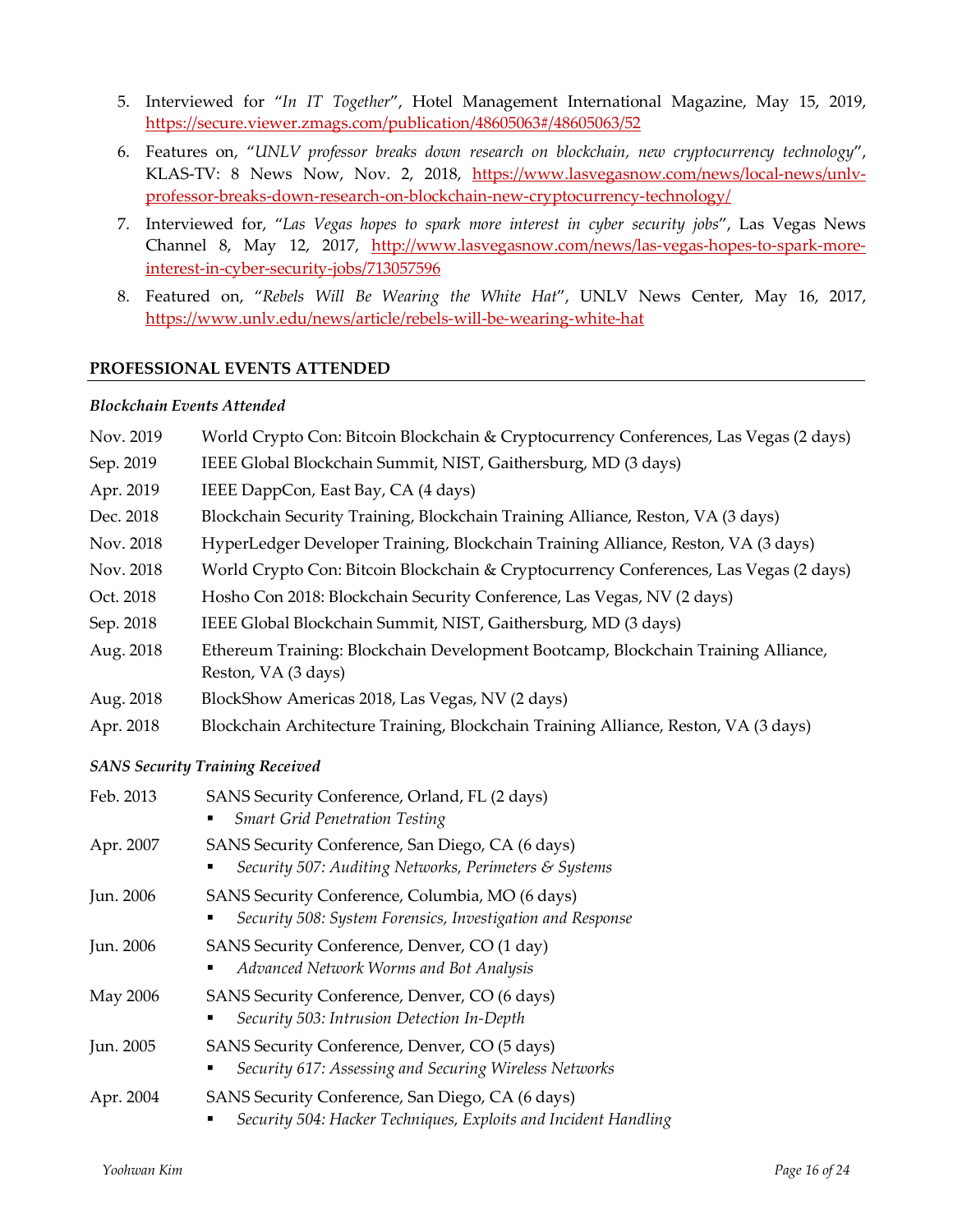# Oct. 2004 SANS Security Conference, Las Vegas, NV (6 days)

§ *Security 401: Security Essentials Bootcamp Style*

### *Other Security Training Received*

| Oct. 2019 | Combating Financial Fraud Conference, Las Vegas Metro Police (1 day)                                               |  |
|-----------|--------------------------------------------------------------------------------------------------------------------|--|
| Aug. 2014 | BSides Las Vegas Security Workshop, Las Vegas, NV (2 days)<br>Wireless Network Penetration Testing Techniques<br>٠ |  |
| Dec. 2013 | Infosec Institute, Colorado Springs, CO (5 days)<br>Certified Ethical Hacker Training<br>п.                        |  |
| Nov. 2010 | NIETP CAE/IAE Pre-Conference Workshop, St. Louis, MO (4 days)<br>Control System (SCADA) Security<br>٠              |  |
| Jul. 2005 | Cisco CIAG class, Baltimore, MD, (4 days)<br>Professor Bootcamp for Network Security (Firewall / IDS / IPS)<br>٠   |  |

### *Security Conferences Attended*

| CAE Community Meeting, Phoenix, AZ (2 days)                                         |
|-------------------------------------------------------------------------------------|
| NICE Conference, Phoenix, AZ (2 days)                                               |
| CyberSmart NV Workshop, Las Vegas, NV (1 day)                                       |
| SNCA@SANS Las Vegas Workshop (1 day)                                                |
| Defcon 2016 Conference, Las Vegas, NV (4 days)                                      |
| BSides Las Vegas 2016, Las Vegas, NV (2 days)                                       |
| NSF/Intel CPS, Cyber Physical System Security Workshop, Washington, DC (5 days)     |
| Defcon 2013 Conference, Las Vegas, NV (3 days)                                      |
| CAE/IAE Principals Conference, St. Louis, MO (2 days)                               |
| Defcon 2010 Conference, Las Vegas, NV (3 days)                                      |
| Annual Vanguard Security 2010, Las Vegas, NV (3 days)                               |
| CAE/IAE Principals Conference, Tampa, FL (2 days)                                   |
| Network Security Workshop, Lehigh University, Bethlehem, PA (2 days)                |
| Defcon 2005 Conference, Las Vegas, NV (3 days)                                      |
| Microsoft Workshop for Trustworthy Computing, Redmond, WA (3 days)                  |
| Information Assurance Symposium, Regional Info. Security Center, Pomona, CA (1 day) |
| RSA Security Conference, San Francisco, CA (4 days)                                 |
|                                                                                     |

### *Other IT Training Received*

| Dec. 2016 | Learning Tree, Hadoop Programming with Java for Big Data Solutions, New York (4 days)      |
|-----------|--------------------------------------------------------------------------------------------|
| May 2016  | Learning Tree, Software Defined Networking, New York, NY (3 days)                          |
| June 2015 | University of Illinois, GENI 2015, Software Defined Networks Training, Urbana, IL (3 days) |
| Mar. 2015 | Commercial UAS Conference, Alexandria, VA (2 days)                                         |
| Oct. 2014 | Intel Xeon Phi™ Coprocessor Developer Training, Las Vegas, NV (1 day)                      |
| Jun. 2014 | Learning Tree, Big Data Analytics, Rockville, MD (3 days)                                  |
| Mar. 2014 | Atmel Technology on Tour Mobile Trailer Training, Las Vegas (1 day)                        |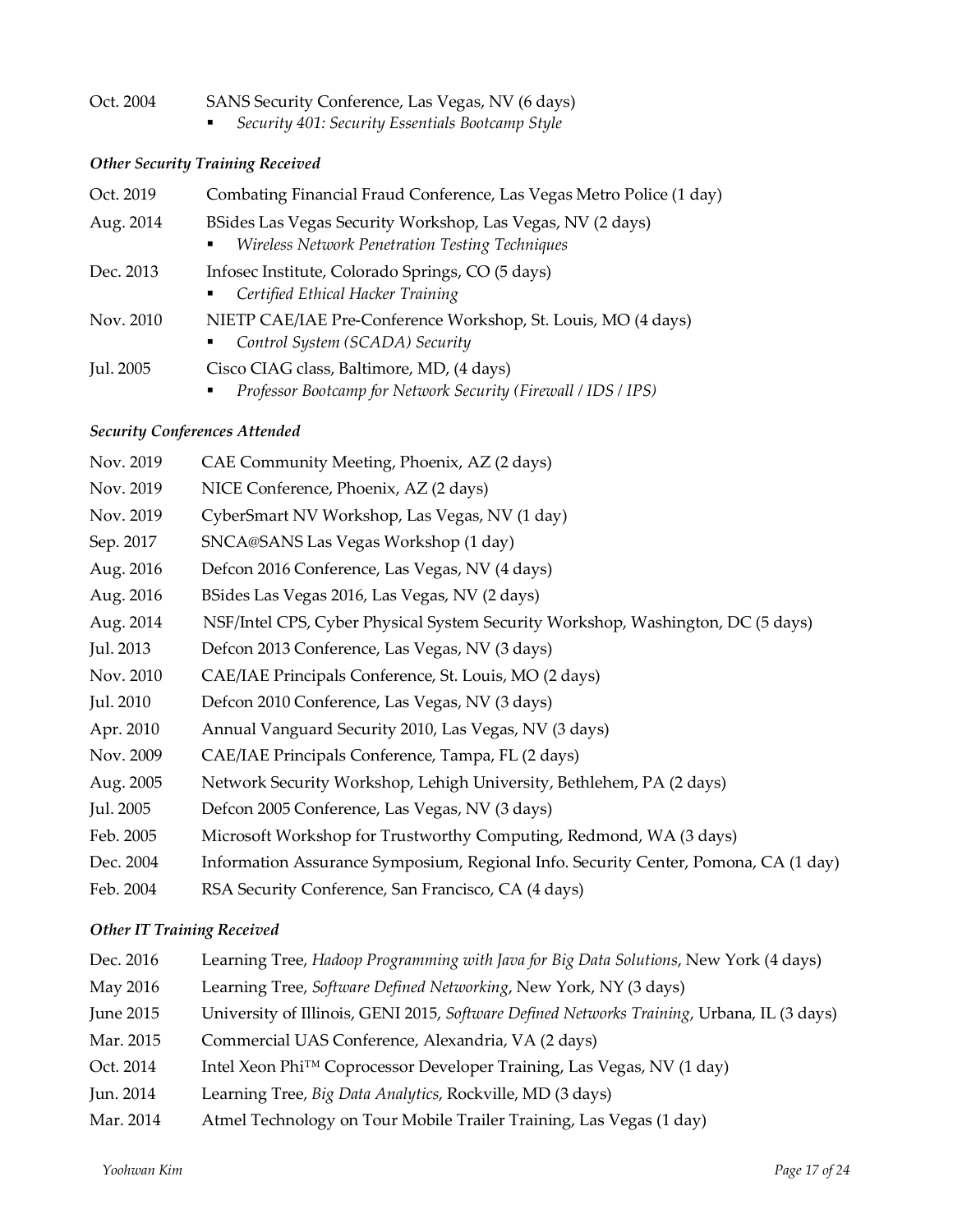| Feb. 2014        | Embry-Riddle Aeronautical University, UAS Applications, Operations, and Support Workshop,<br>Las Vegas, NV (2 days) |
|------------------|---------------------------------------------------------------------------------------------------------------------|
| Sep. 2013        | Columbia University, Lean Startup Educators Workshop, New York, NY (3 days)                                         |
| Mar. 2013        | UCLA, Smart Grid Technology Workshop, Los Angeles, CA (5 days)                                                      |
| Nov. 2011        | OPNET Modeler network simulator training, Bethesda, MD (5 days)                                                     |
| Nov. 2011        | Lancope, Cisco Netflow 101 Seminar, Las Vegas, NV (1 day)                                                           |
| <b>June 2011</b> | Learning Tree, Cloud Computing Technologies, Arlington, VA (3 days)                                                 |
| Oct. 2010        | OPNET Modeler network simulator training, Santa Clara, CA (5 days)                                                  |
| Aug. 2007        | Xilinx, Training Workshop on advanced VHDL/FPGA, Longmont, Colorado (1 day)                                         |
| July, 2007       | Xilinx, Training Workshop on VHDL/FPGA Programming, Baltimore, MD (3 days)                                          |

#### **COURSES TAUGHT AT UNLV**

|    | 1. CSEC 701 Secure Communication    | (F 2021)                                                                                                                                                                               |
|----|-------------------------------------|----------------------------------------------------------------------------------------------------------------------------------------------------------------------------------------|
|    | Protocols                           |                                                                                                                                                                                        |
|    | 2. CS 789 Advanced Network Security | (F 2005, F 2012, F 2014, F 2020, F 2021)                                                                                                                                               |
| 3. | CS 789 Blockchain Technology        | (S 2019, S 2020)                                                                                                                                                                       |
| 4. | CS 443 Information Assurance        | (F 2013, F 2015, F 2016, F 2017, F 2018, F 2019, F 2020)                                                                                                                               |
| 5. | CS 445 Internet Security            | (F 2005, F 2006, F 2007, S 2010, S 2012, S 2013, S 2014, S 2016,                                                                                                                       |
|    |                                     | S 2017, S 2019, S 2021)                                                                                                                                                                |
| 6. | CS 448 Computer Security            | (F 2004, S 2006, S 2007, S 2008, S 2009, S 2011)                                                                                                                                       |
|    | 7. CS 465 Computer Networks I       | (F 2008, F 2009, F 2010)                                                                                                                                                               |
| 8. | CS 466 Computer Networks II         | (S 2009, S 2011)                                                                                                                                                                       |
| 9. | CS 302 Data Structures              | (F 2004)                                                                                                                                                                               |
|    | 10. CS 219 Computer Organization    | (S 2006, F 2006, S 2007, F 2007, S 2008, F 2008, F 2009, F 2010,<br>S 2010, S 2011, S 2012, F 2012, S 2013, F 2013, S 2014, F 2014,<br>F 2015, S 2016, F 2016, S 2017, F 2017, F 2018) |

#### **STUDENT ADVISING**

#### *Graduate Students (Ph.D.)*

- 1. Candace Suh-Lee (Current)
- 2. Russell Harkanson (Current)
- 3. Phillipe Austria (Current)
- 4. Alex Hoffman (Current)
- 5. Chol Hyun Park (Current)
- 6. Gyuho Lee (Current)
- 7. Michelle Buslon (Current)
- 8. Sungchul Lee (Spring 2018)
	- § *Deep Data Locality in Apache Hadoop*

#### *Graduate Students (MS)*

- 1. Xingwei Liang (Spring 2021)
	- § *Implementation of Mobile-based Telemedicine Application*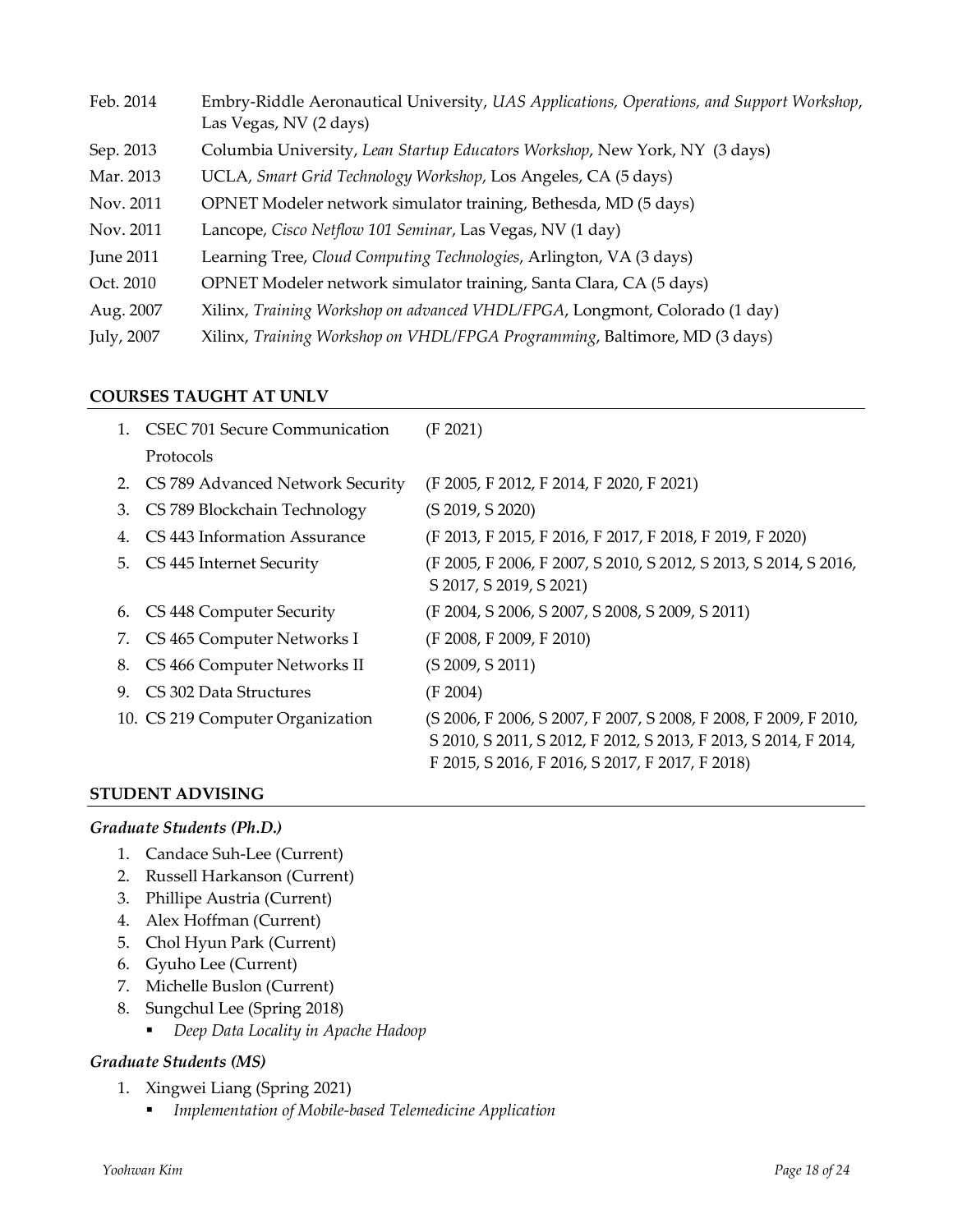- 2. Phillipe Austria (Summer 2020)
	- § *Multi-Level Blockchain Architecture for high Scalability*
- 3. Akhil David (Summer 2019)
	- § *Managing IoT Data on HyperLedger Blockchain*
- 4. Sanika Raje (Spring 2019)
	- § *Performance Comparison of Message Queuing methods*
- 5. Vinay Kumar Calastry Ramesh (Spring 2019)
	- § *Storing IoT Data Securely in a Private Ethereum Blockchain*
- 6. Zachary Laney (Spring 2019)
	- § *Private Group Communication in Blockchain Based on Diffie-Hellman Key Exchange*
- 7. Aniket Yewale (Summer 2018)
	- § *Study of Blockchain-As-a-Service Systems with a Case Study of Hyperledger Fabric Implementation on Kubernetes*
- 8. Priyanka Thota (Spring 2017)
	- § *Implementation And Analysis Of Communication Protocols In Internet Of Things*
- 9. Akshitha Reddy Chintalaphani (Spring 2017)
	- Survey And Analysis Of Android Authentication Using App Locker
- 10. Sneha Goswami (Spring 2017)
	- § *Scalability Analysis of Blockchain Through Blockchain Simulator*
- 11. Charbel Azzi (Fall 2016)
	- § *Vulnerability Analysis and Security Framework for ZigBee communication in IoT*
- 12. Rohit Raj (Fall 2016), MGM Resorts International
	- § *A Case Study on Enterprise Content Management using Agile Methodology*
- 13. Sai Ram Ganti (Spring, 2016)
	- Security Threats From UAS And Its Mitigation Through Detection And Tracking
- 14. Candace Suh-Lee (Spring, 2016), Electric Power Research Institute (EPRI), Inc.
	- § *Mining Unstructured Log Messages For Security Threat Detection*
- 15. Monetta Shaw (Spring 2016)
	- § *A Web-Based Solution for Small Unmanned Aircraft System (sUAS) Traffic Management*
- 16. Anusha Ramanathan (Spring, 2015), EMC Corp.
	- § *A Multi-Level Trust Management For Internet Of Things*
- 17. Tejaswini Papireddy (Spring, 2015)
	- § *Tracking and Monitoring Unmanned Aircraft Systems Activities with Crowd-Based Mobile Apps*
- 18. Surendra Shrestha (Spring, 2014)
	- § *A Light-Weight Real-Time Privacy Protection Scheme for Video Surveillance by UAS*
- 19. Naga Shalini Vadlamani (Fall 2013), Bally Tchnologies
	- § *A Survey on Detection and Defense of Application Layer DDoS Attacks*
- 20. Christopher Clark (Spring 2013), Sandia National Lab
	- § *Insider Threat Analysis and Detection*
- 21. Amritha Puliadi Premnath (Spring 2013)
	- § *Application of NTRU Cryptographic Algorithm For Securing SCADA Communication*
- 22. Sungchul Lee (Spring 2012), Ph.D. Program at UNLV
	- § *Privacy protection schemes in Smart Grid networks*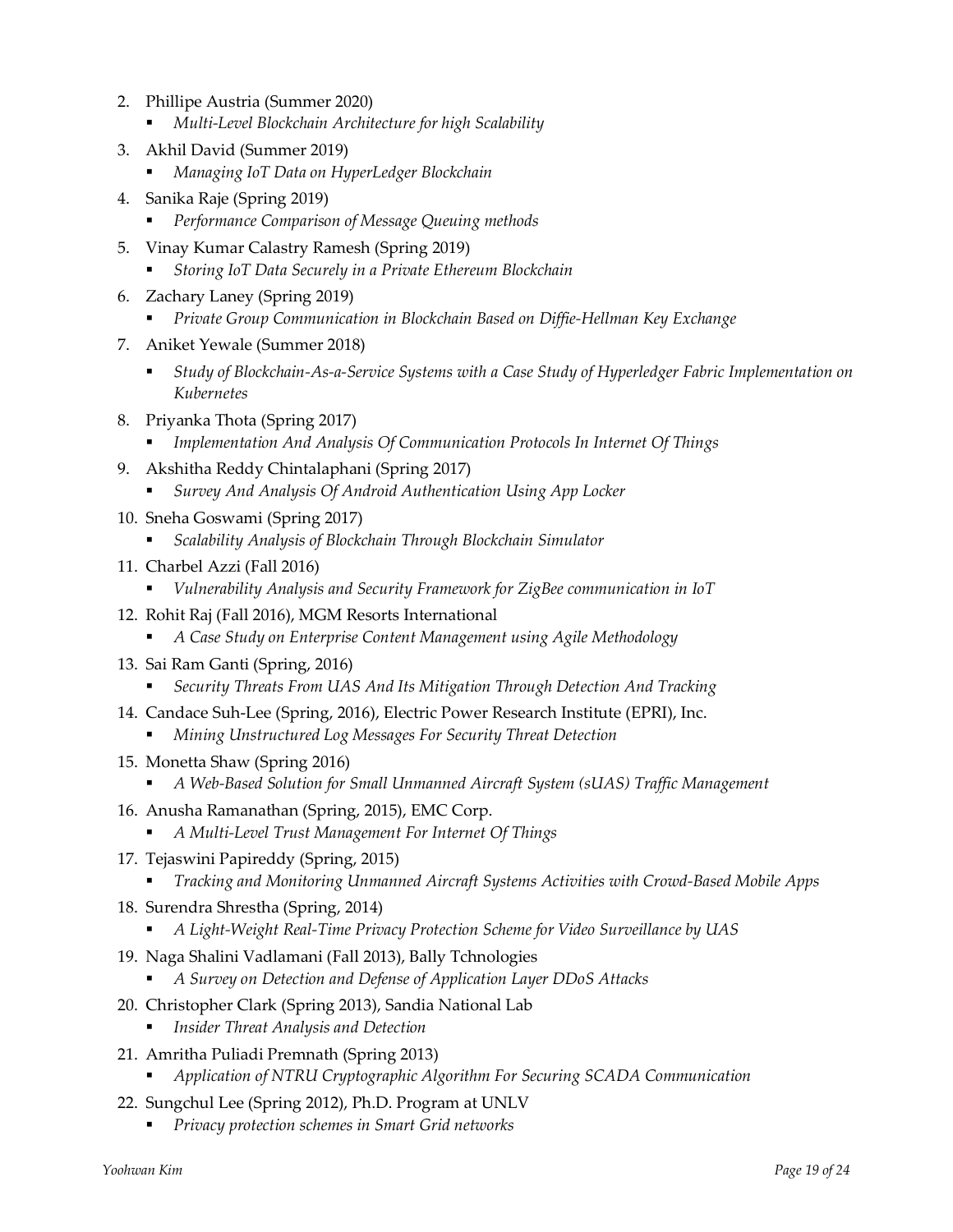- 23. Jungeun Kim (Spring 2010), Microsoft Corp.
	- § *A secure online credit card transaction method*
- 24. Adam Seymour and Raymond Yost (Project: Fall 2009)
	- § *Hardware cryptographic system design & implementation of secure cellular communication*
- 25. Deepa Uppala (Spring 2008), Yahoo, Inc.
	- § *Graphical Framework for Managing Component Oriented Graphic system*
- 26. Kurtis Kopf (Project: Fall, 2007 Fall 2008), Summerlight, Inc.
	- § *A Hierarchical Communication Arch. for Secure non-LOS Comm. in a UAV Fleet without GPS Links*
- 27. Kunal Metkar (Fall 2007), Allegro Development Corp.
	- § *Defense against Buffer Overflow Attack by Software Design diversity*
- 28. Nathan Whittacre (Fall 2007), Stimulus Technologies
	- § *Collaborative Intelligent Email Ranking System*
- 29. Sourabh Ghose (Spring 2007), Software AG, Singapore
	- § *Design Implementation & analysis of a dynamic cryptography algorithm with Applications*
- 30. Karthik Raghavan (Spring 2007), Bally Technologies
	- § *Security Protocol Based on Random Key Generation for an RFID System*
- 31. Amruta Tilaye (Summer 2006), PriceWaterhouseCoopers, India
	- § *WinWebWatcher - A Network Security Utility for System Administrators*

### *Undergraduate Students & Interns*

- 1. Xingwei "Raymond" Liang (Spring 2019), UNLV
	- § *Developing telemedicine software for remote patient consultation*
- 2. Amanuel Ketebo, Khyri Carter, Justin Sandoval, Jennifer Lee, Timmy Nguyen (Fall 2018 Spring 2019), UNLV
	- § *Developing blockchain-based customer incentive management system*
- 3. Lucas Miranda Tonon (Summer 2016), Universidade Estadual de Campinas, Limeira, Brazil
	- § *Implementing Network Security Functions in Software Defined Network using Open Daylight*
- 4. David Truax and Daniel Truax (Spring 2016), UNLV
	- § *Investigating the Security Vulnerabilities of NFC-based physical access systems*
- 5. John Parin (Summer 2015), Rensselaer Polytechnic Institute
	- § *Tracking Unmanned Aircraft Systems with ADS-B using Software Defined Radio*
- 6. Jake Lee (Summer 2014), Columbia University
	- § *An Analysis of Energy and Hardware Impacts on the Bitcoin Mining Network*
- 7. Sharon Fang (Summer 2014), Duke University
	- § *The Status and Trends in Cryptocurrency*
- 8. Bridger Heizer (Fall 2012 Spring 2013), US Government
	- § *Cybersecurity analysis of electrical power grid*
- 9. Dominic Mohrhardt and Jeffrey Richardson (Fall 2009 Spring 2010), UNLV
	- § *Wireless Network Cracker, a handheld WEP/WPA key cracking device*
- 10. Kevin Goble, et al (Fall 2010), UNLV
	- § *NCIIA proposal, "Drowsiness prevention for drivers with brainwave measurement & manipulation"*
- 11. Kareem Matariyeh and Chehun Kim (Fall 2007 Fall 2008), US Air Force
	- § *Development of High Performance, Low Energy Consumption Reconfigurable Computing Platform and Software Architecture for Cooperative UAVs*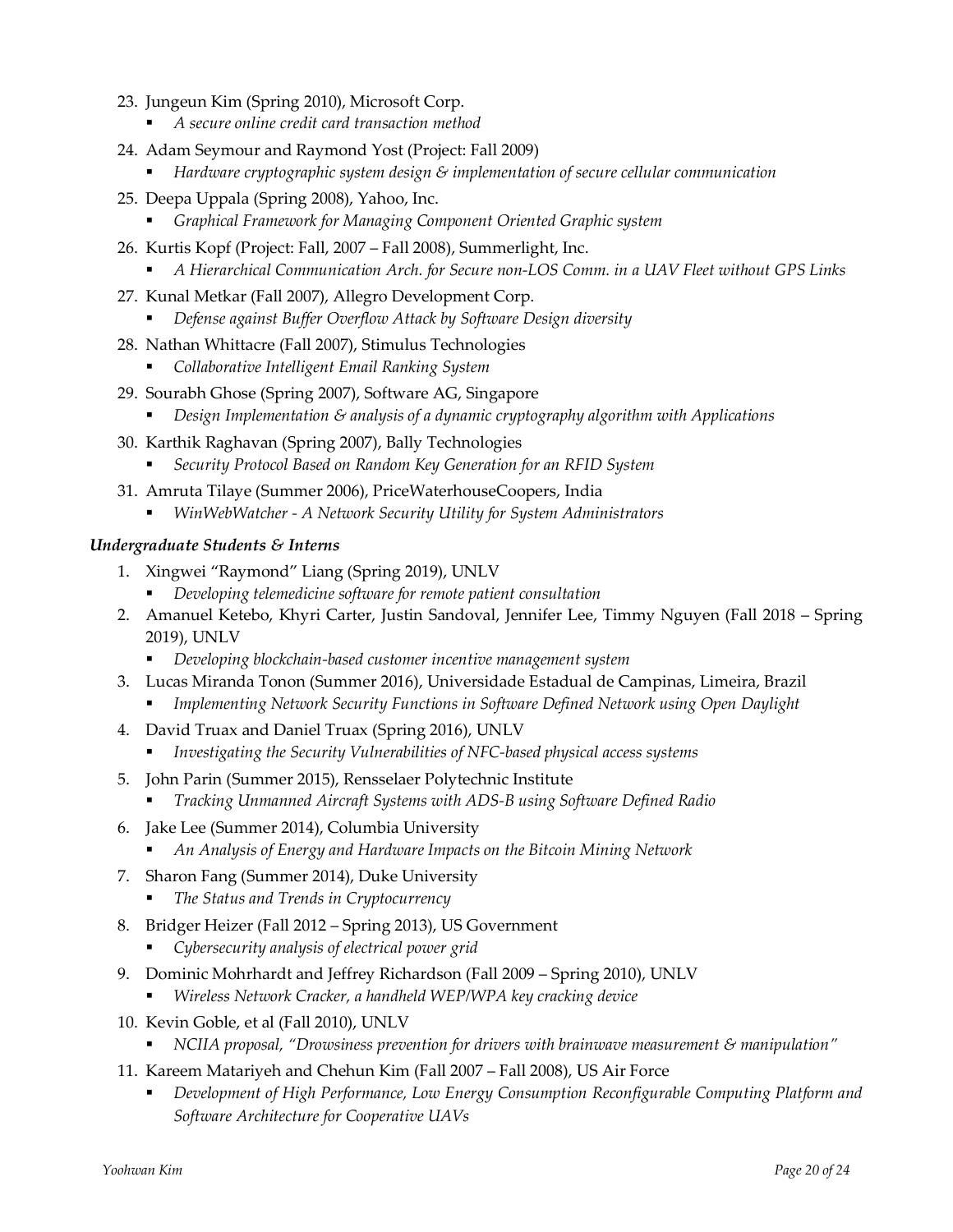- 12. Andrew Menrije and Desiree Preussler (Summer 2005), UNLV
	- § *Survey on Elliptic Curve Cryptography*

#### **POSTDOCTORS AND VISITING SCHOLARS HOSTED**

- 1. Prof. Guodong Zhang (Shenyang Aerospace University, China), Visiting Scholar, 2016-2017
- 2. Mr. Eunsung Lee (Ministry of Science, ICT and Future Planning, Republic of Korea), Visiting Scholar, 2015-2016
- 3. Dr. Richard Afolabi, Postdoctor, 2015
- 4. Prof. Cheeyang Song (Kyungpook National University, South Korea), Visiting Scholar, 2014-2015
- 5. Prof. Jinho Ahn (Kyonggi University, South Korea), Visiting Scholar, 2014
- 6. Dr. Yan Jin, Postdoctor, 2008-2010
- 7. Prof. Hyejung Jung (PyeongTaek University, South Korea), Visiting Scholar, 2008-2009
- 8. Mr. Tatsuya Suto (Japan Patent Office), Visiting Scholar, 2007-2008
- 9. Dr. Wei Ren, Postdoctor, 2006-2007
- 10. Dr. Ahmed Abd El Al, Postdoctor, 2005

#### **ACADAEMIC SERVICES AT UNLV**

| ٠ |                         | Spring 2016 – present. (Dept. of Computer Science) | Faculty Advisor (RSO) for Cybersecurity        |
|---|-------------------------|----------------------------------------------------|------------------------------------------------|
|   |                         |                                                    | student club, Layer Zero                       |
| п | Spring 2016 - 2019      | (College of Engineering)                           | <b>Cybersecurity Curriculum Development</b>    |
|   |                         |                                                    | <b>Working Group Coordinator</b>               |
| ٠ | Fall 2015               | (College of Engineering)                           | <b>Strategic Planning Task Force</b>           |
|   | Fall 2015               | (University)                                       | From R2PC to Top Tier: Graduate Enrollment     |
|   |                         |                                                    | Management, Department Representative          |
| п | Spring 2014, 2015       | (College of Engineering)                           | New Student Orientation Speaker                |
| ٠ | Spring 2014 - 2018      | (College of Engineering)                           | <b>UAS Working Group Coordinator</b>           |
| ٠ | Spring 2013 - 2018      | (College of Engineering)                           | Internship Committee member &                  |
|   |                         |                                                    | Computer Science Internship advisor            |
| п | Fall 2013               | (University)                                       | IT Master Planning reviewer                    |
| ٠ | Fall 2013               | (College of Engineering)                           | <b>UAS Minor Program Development committee</b> |
| ٠ | Spring 2012             | (Dept. of Computer Science)                        | Faculty Search Committee Chair                 |
| ٠ | Fall 2008 - present     | (Dept. of Computer Science)                        | Ph.D. qualifying exam committee                |
| ٠ | Spring 2008             | (Dept. of Computer Science)                        | Assisted ABET accreditation process            |
| ٠ | Spring 2006 - present   | (Dept. of Computer Science)                        | CS Honor Society UPE Advisor                   |
| ٠ | Fall 2006 - Spring 2008 | (Faculty Senate)                                   | Academic Standard Committee                    |
| ٠ | Fall 2006 - Spring 2008 | (Faculty Senate)                                   | <b>Program Review Committee</b>                |
| ٠ | Fall 2006 - Spring 2008 | (Graduate Council)                                 | <b>Curriculum Committee</b>                    |
| п | Fall 2006 - Spring 2008 | (Graduate Council)                                 | New Programs Committee                         |
| ٠ | Fall 2005 - present     | (Dept. of Computer Science)                        | Director of Computer Security Lab              |
| ٠ | Fall 2005 - Spring 2006 | (Dept. of Computer Science)                        | <b>Faculty Search Committee</b>                |
| ٠ | Fall 2004 - present     | (Dept. of Computer Science)                        | <b>Graduate Committee</b>                      |
| ٠ | Fall 2004 - Fall 2008   | (Dept. of Computer Science)                        | Colloquium Coordinator                         |
|   | Fall 2004 - Spring 2005 | (Dept. of Computer Science)                        | Space and Equipment Committee                  |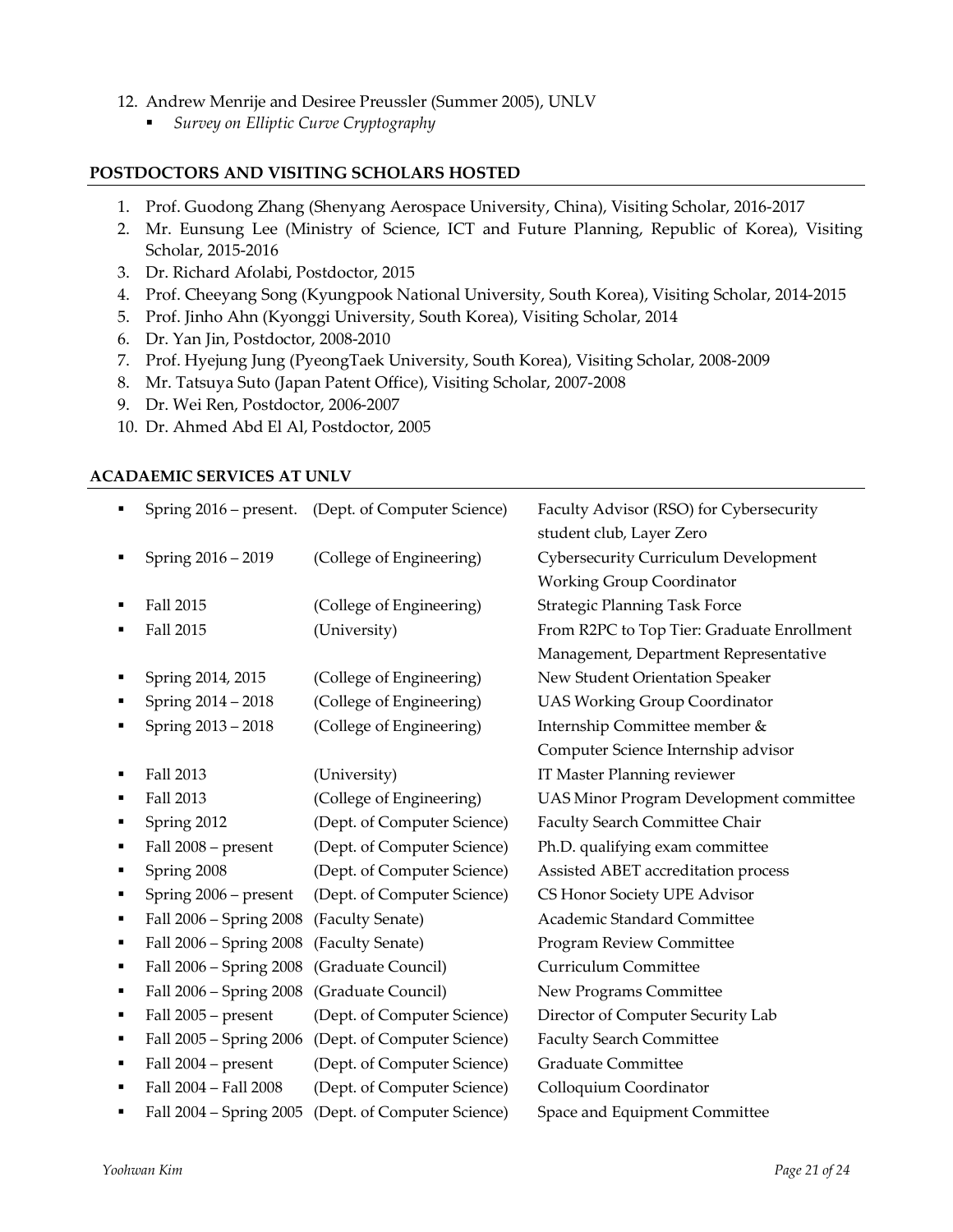#### *NSA/DHS National Center of Academic Excellence In Cyber Defense (CAE/CD) Designation at UNLV*

- 1. Heavily contributed to achieving NSA/DHS National Center of Academic Excellence in Cyber Defense Education (CAE-CDE), designated on June 2019
- 2. Participated in developing a new curriculum in information assurance toward NSA CNSS (Committee on National Security Systems) 5-year certificates

#### *UAS Working Group Coordination*

- 1. Coordinator, UNLV UAS Research Working Group, Spring 2014 2018
	- § Held bi-weekly meetings, invited 50+ members and speakers
	- Managed the mailing list, web site, and distributed UAS information
- 2. Coordinator, UAS for Public Safety Working Group, Las Vegas, NV, 2015 –2016
- 3. UAS Minor program development, UNLV College of Engineering, Fall 2013 2015
- 4. Participated in events organized by Nevada UAS test site and NASA

#### *Cybersecurity Degree Task Force Coordination*

- 1. Managing Cybersecurity Task Force at UNLV, 2015 2018
	- § Organized meetings and surveys, invited industrial members, and visited partner sites
- 2. Developing Cybersecurity Degree programs (Interdisciplinary MS in Cybersecurity, BA in Cybersecurity), 2016 – present

#### **PROFESSIONAL SERVICES**

#### *Conferences Organization*

- 1. Organizer, USC Election Cybersecurity Initiative, UNLV, Feb. 25, 2020
- 2. Chair, UNLV Blockchain Day, Las Vegas, NV, May 4, 2019
- 3. Organizer, UNLV Blockchain Development Session, World Crypto Con: Bitcoin Blockchain & Cryptocurrency Conferences, Las Vegas, NV, Nov. 2, 2018
- 4. UNLV Booth Organizer, World Crypto Con: Bitcoin Blockchain & Cryptocurrency Conferences, Las Vegas, NV, Oct. 31 – Nov. 2, 2018
- 5. Local Chair, KOCSEA Technical Symposium 2017, Las Vegas, NV
- 6. Committee member, ACM SAC IoT Track, 2018
- 7. Local Chair, IEEE Conf. on Communication and Network Security (CNS), Las Vegas, NV, Oct .2017
- 8. Committee member, ACM SAC IoT Track, 2017
- 9. Chair, CIT (Computer Science and IT Technologies) Symposium, KSEA UKC 2016 (Korean-American Scientists and Engineers Association, US-Korea Conference), Dallas, TX, 2016
- 10. Organizer, ISVC 2014, Special Track, Las Vegas, NV, 2014
- 11. Committee member, ACM SAC SGST Track, 2013
- 12. Executive Director, KSEA UKC 2012, Los Angeles, CA
- 13. President, KOCSEA (Korean Computer Scientists and Engineers Association in America) Technical Symposium 2011, San Jose, CA
- 14. General Chair, KOCSEA Technical Symposium 2010, Washington, DC
- 15. Program Chair, KOCSEA Technical Symposium 2009, Las Vegas, NV
- 16. Program Chair, Internet and Wireless Security Track, ITNG 2007, Las Vegas, NV, Apr 2-4, 2007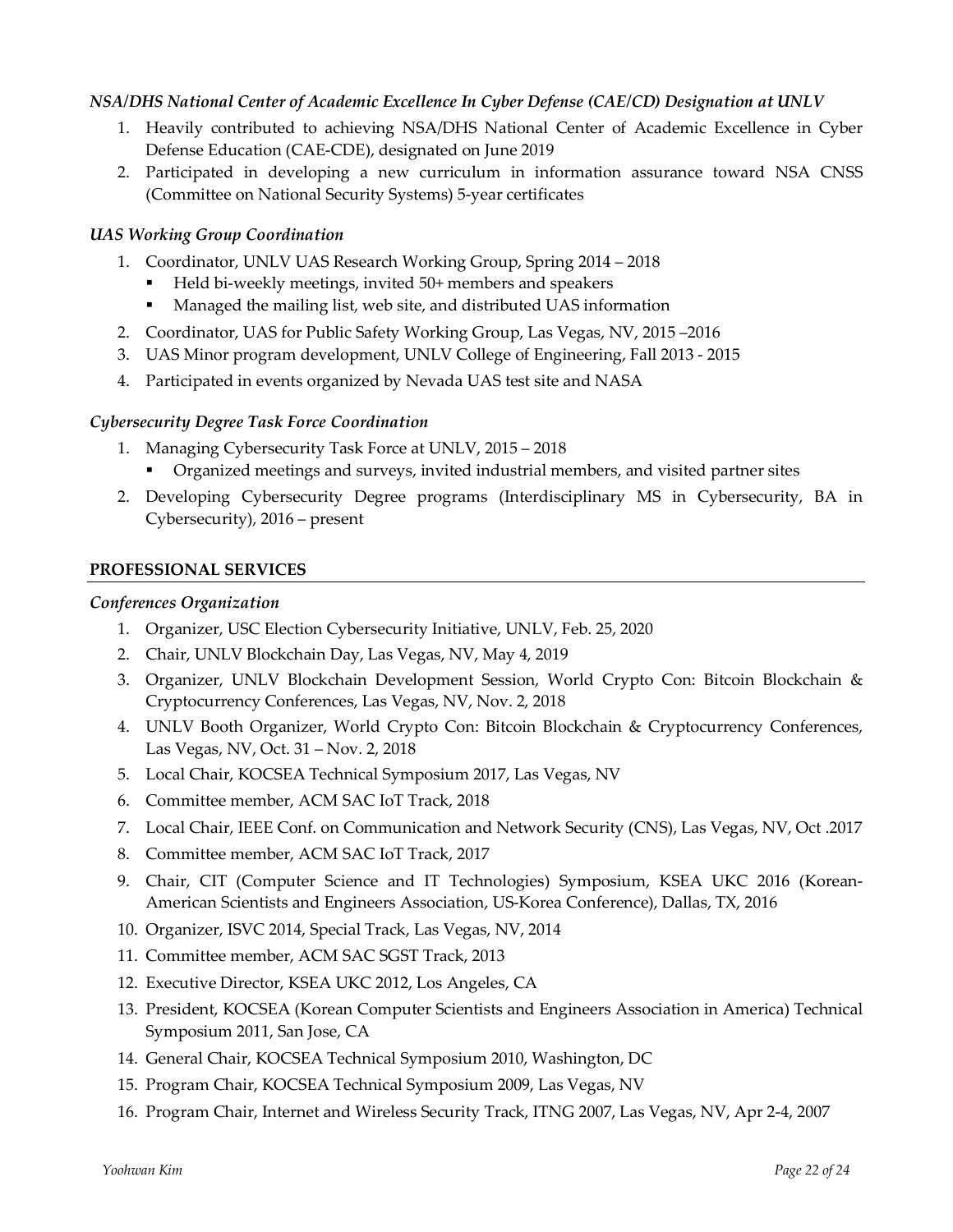- 17. Session Chair, Wireless Sensor Networks, IEEE CCNC 2007, Las Vegas, NV Jan 11-13, 2007
- 18. Vice Program Chair, Security & Fault Tolerance Track, EUC 2006 (IFIP International Conference on Embedded and Ubiquitous Computing), Seoul, Korea, Aug 1-4, 2006
- 19. Program Chair, Internet and Wireless Security Track, ITNG 2006, Las Vegas, NV, Apr 10-12, 2006
- 20. Committee member, SecUbiq 2005 (International Workshop on Security in Ubiquitous Computing Systems), Nagasaki, Japan, Dec 6-9, 2005
- 21. Track chair, Wireless Ad Hoc/Sensor Networks and Network Security Track, IEEE ITCC 2005, Las Vegas, NV, Apr 4-6, 2005

### *Journal Editorship*

- 1. Editorial Board Member for a book, "Information Assurance and Security Technologies for Risk Assessment and Threat Management: Advances", by IGI, 2011
- 2. Served as a Guest Editor for International Journal of Information Technology, Vol. 11, No. 2, 2005

#### *Paper / Proposal Review*

- 1. NSF Proposal Review
	- § NSF CyberCorps(R) Scholarship for Service (SFS) Program Panel Reviewer, 2016
	- NSF SSE & SSI Program Ad-hoc Reviewer, 2014
- 2. Journal Paper Review
	- IEEE Transactions on Aerospace and Electronic Systems, IEEE Transactions on Service Computing, IEEE Transactions on Secure and Dependable Computing (TDSC), IEEE Transactions on Emerging Topics in Computing, IEEE Journal of Selected Areas In Communications – Special Issue on Network Security, IEEE Communications Letters, IEEE Communications magazine, IEEE Computer magazine
	- § Computer Networks Journal, Journal of Applied Computing and Informatics, Journal of Applied Mathematics, Journal of Information, Journal of Intelligent Service Robotics (IJSR), Sensors Journal, IBM Journal, KSII Trans. on Internet and Information Systems, KIISE Journal
	- International Journal of Computer and Information Science (IJCIS), International Journal of Security and Networks (IJSN), International Journal on Artificial Intelligence Tools, International Journal of Ubiquitous Computing (IJUC), International Journal of Transportation Science and Technology (IJTST), International Journal of Networked and Distributed Computing (IJNDC), International Journal of Computer Science and Network Security – Special Issue on Telecommunication Systems
- 3. Conference Paper Review
	- § IEEE Tencon 2005, SecUbiq 2005, ICC 2006 & 2007, EUC 2006, CISSE 2006, SERA 2007, HICSS 2010, CSIIRW 2011, TrustCom 2011, i-JET 2012, CSIIRW 2012, ACM Smart Grid Symposium 2012, ACM SAC 2014 - 2017, ICUAS 2014 & 2016 & 2018, ISVC 2015, IEEE PIMRC 2015, HICSS 2016, SNTA 2018, ACIT 2018 – 2021
- 4. Book Chapter Review
	- § "Green IT: Technologies and Applications" by Springer, "Handbook of Research in Wireless Security" by Idea Group Research, "Security in Wireless Mesh Network" by Auerbach Publications, CRC Press

### *Standards committee*

1. NEMA DICOS standard working group for TDR (Threat Detection Report), 2011-2012